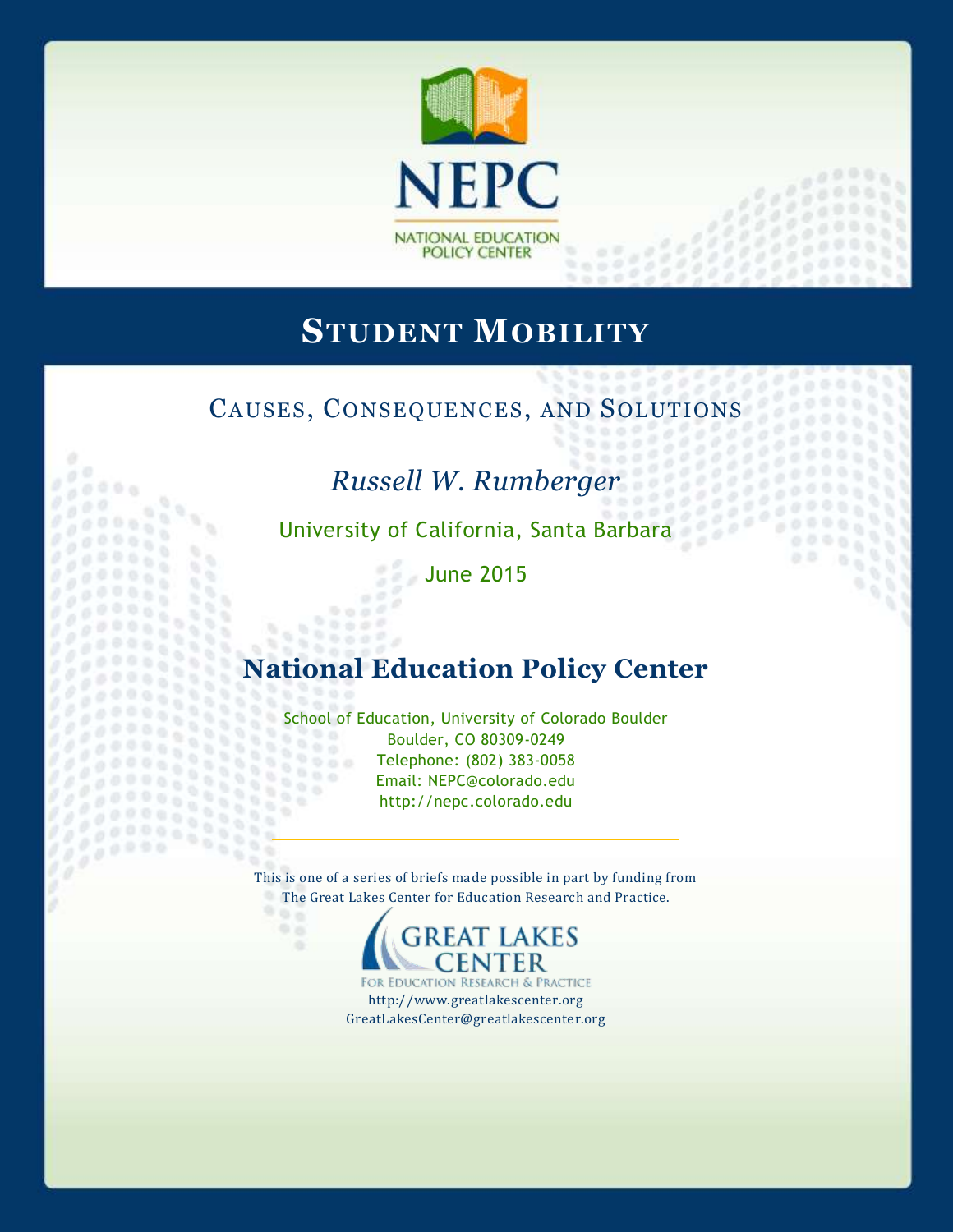**Kevin Welner** *Project Director*

**Patricia H. Hinchey** *Academic Editor*

**William Mathis** *Managing Director*

**Erik Gunn** *Managing Editor*

Briefs published by the National Education Policy Center (NEPC) are blind peer -reviewed by members of the Editorial Review Board. Visit http://nepc.colorado.edu to find all of these briefs. For information on the editorial board and its members, visit: http://nepc.colorado.edu/editorialboard.

Publishing Director: **Alex Molnar**

#### **Suggested Citation:**

Rumberger, Russell W. (2015). *Student Mobility: Causes, Consequences, and Solutions*. Boulder, CO: National Education Policy Center. Retrieved [date] from http://nepc.colorado.edu/publication/student-mobility.

*This material is provided free of cost to NEPC's readers, who may make non-commercial use of the material as long as NEPC and its author(s) are credited as the source. For inquiries about commercial use, please contact NEPC at nepc@colorado.edu.*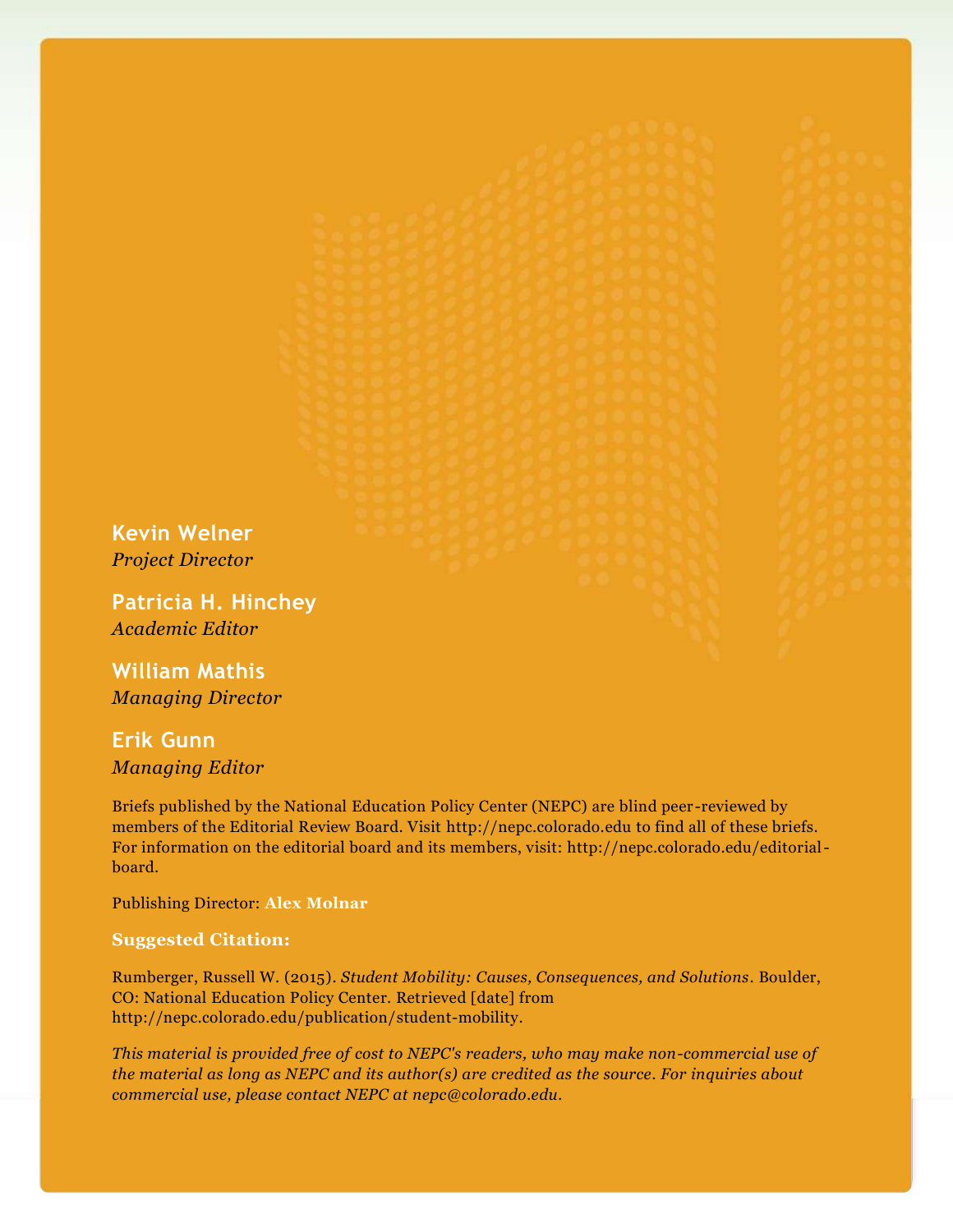## STUDENT MOBILITY: CAUSES, CONSEQUENCES, AND SOLUTIONS

*Russell W. Rumberger, University of California, Santa Barbara*

#### **Executive Summary**

Student mobility is a widespread and often unheralded problem facing American schools. The majority of elementary and secondary school children make at least one nonpromotional school change over their educational careers, with many children making multiple moves. They do so for a variety of reasons. School changes are most often initiated by families and frequently involve a change of residences due to reasons that are either voluntary (for example, changing jobs or moving to a better home) or involuntary (for example, getting evicted or having a family disruption such as a divorce). But schools can also initiate school changes, such as when students are expelled or when schools are closed.

The research literature suggests that changing schools can harm normal child and adolescent development by disrupting relationships with peers and teachers as well as altering a student's educational program. The most consistent and severe impacts are on test scores and high school graduation, with less consistent findings on student behavior. The gravest harms follow from multiple moves and those accompanied by disruptions in the home.

Because causes and consequences are varied and complex, recommendations for addressing the issue must be adaptable and applicable to the unique sets of circumstances. School procedures should focus on reducing unnecessary mobility and on making the mobility experience, when necessary, as positive as possible. The following recommendations concern all relevant stakeholders: students and parents, school officials, and policymakers.

#### **Recommendations**

• School officials should strive to reduce mobility by improving the overall quality of the school. Case studies have documented that schools undertaking meaningful reforms can dramatically reduce their student mobility rate. School officials should also consider changing suspension and expulsion policies, and they should consider developing open enrollment policies to retain students whose families move locally.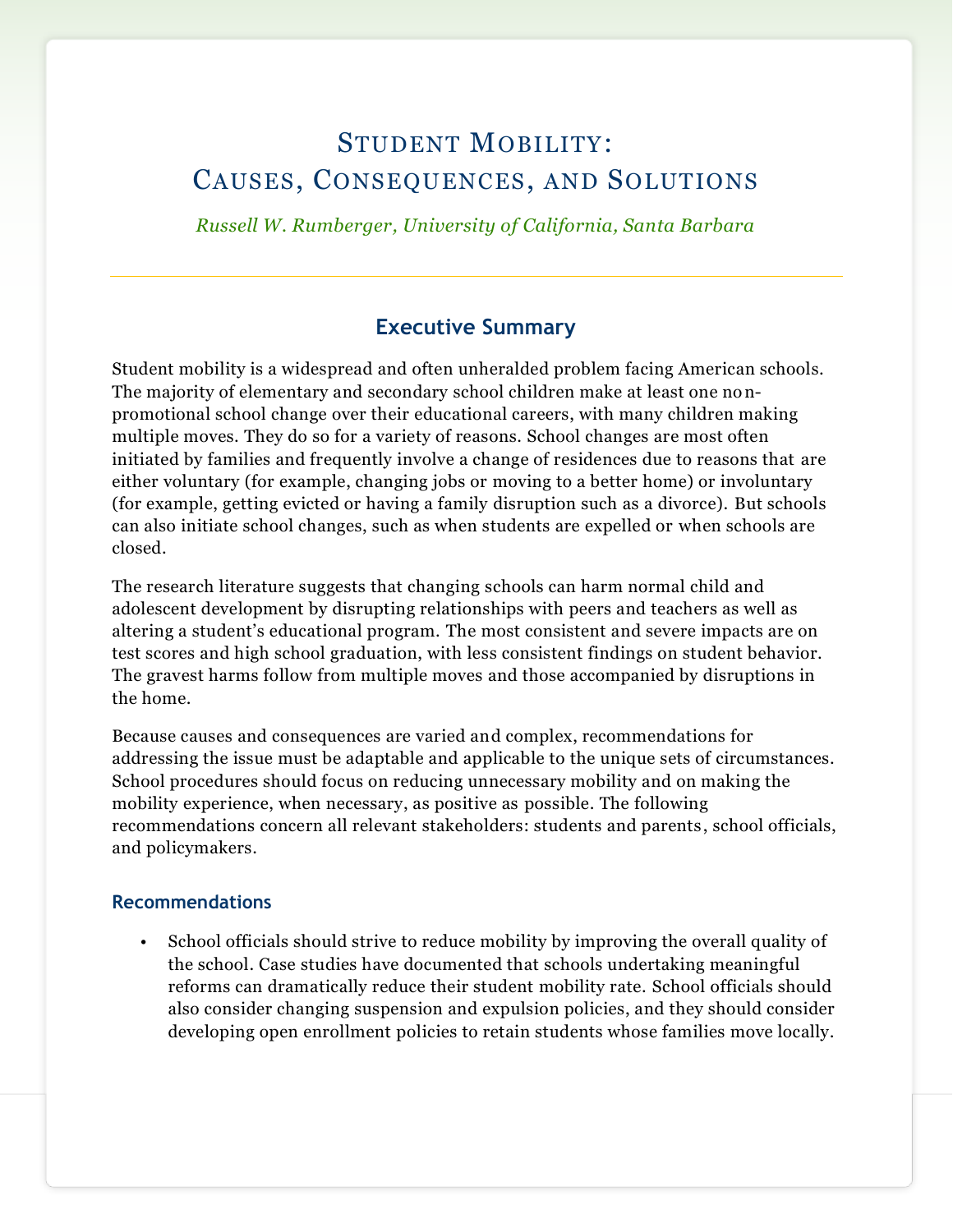- When considering school closures, district officials should take into account the harmful effects of mobility. If closures are necessary, programs and supports should be put in place to ease the transitions.
- School officials should give students and parents sufficient and timely information with which to make sound decisions about school transfers. In addition, because even better information may not prevent transfers to low-performing schools, school officials should also explore optimum strategies for assisting parents and students in making sound transfer choices.
- Personnel in schools that receive transfer students can assist their transition by planning materials and activities before they arrive, such as recruiting and training volunteer coaches. Teachers who face large numbers of new students throughout the school year can also prepare in advance. Case studies provide useful examples of such activities.
- State officials should collect and report school and district mobility rates, as Colorado and Rhode Island do now. They should also use mobility rates as a measure of school effectiveness after suitable adjustments for student body characteristics. In particular, schools should be at least partially accountable for students they educate even if students eventually transfer. California is currently implementing such a plan: test scores and graduation rates for students who transfer to alternative schools are "rolled back" to their original school. State officials should also allocate funds to schools with high mobility to establish programs to improve the integration of new students in a school.
- Because mobility if often caused by forces outside of school control, policymakers concerned about the harmful effects of mobility need to address those larger causes. These include policies to promote housing stability, such as affordable housing and fair housing laws, and policies to promote economic security in the form of better paying and more secure jobs.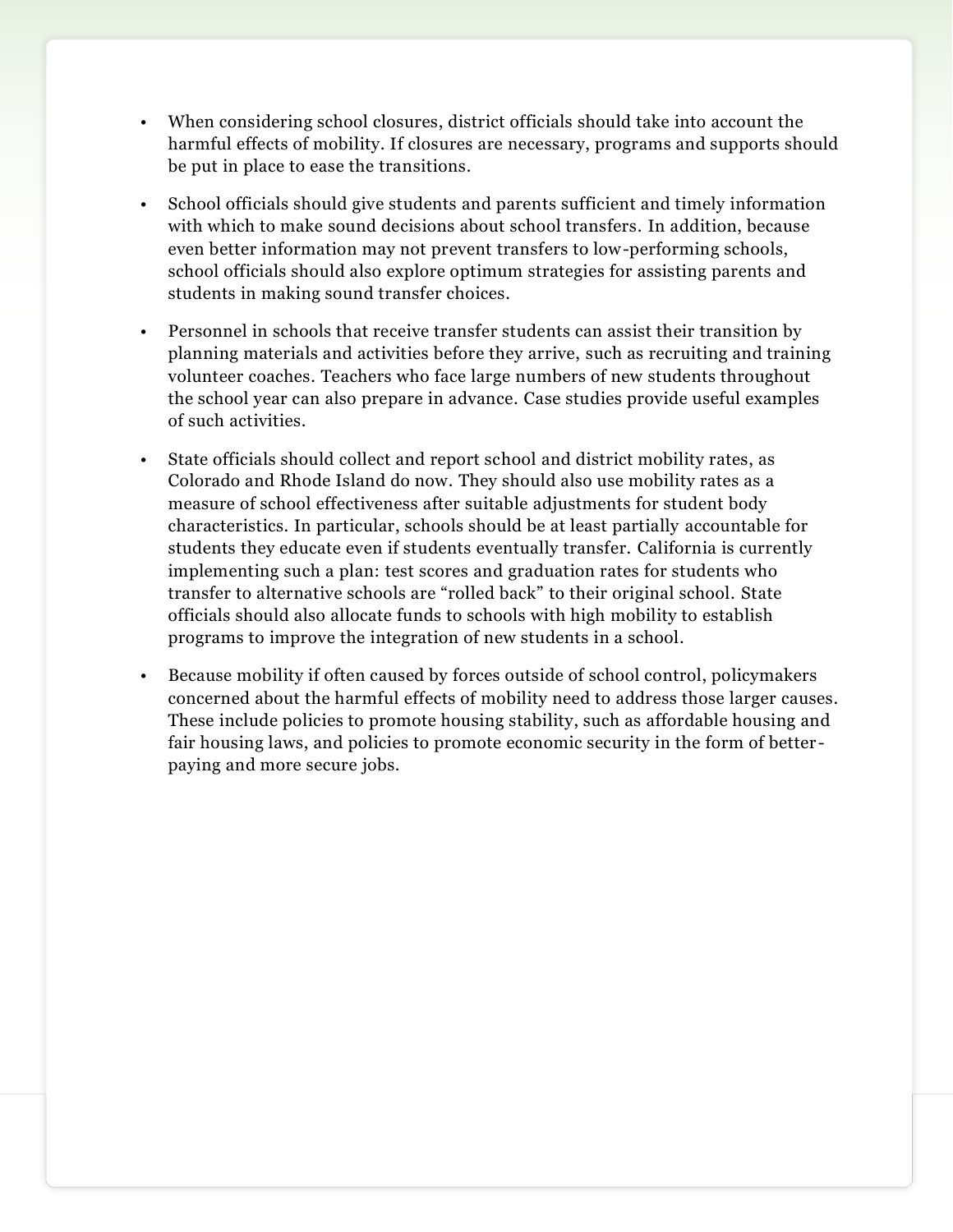## STUDENT MOBILITY: CAUSES, CONSEQUENCES, AND SOLUTIONS

#### **Introduction**

Students in the United States change schools frequently. Most students attend at least three schools: an elementary school, a middle school, and a high school. These "promotional" school changes can be disruptive to students as they have to adjust to new students, new teachers, and new classes.

However, many students change schools much more frequently for a variety of reasons. Some changes are initiated by families and students. One primary cause is that families change residences either voluntarily (as for job promotion) or involuntarily (as for eviction), which often requires changing schools. Sometimes students leave one school for another in search of a better environment or to enroll in a specific program of study, as when they transfer to a magnet school or a career academy. Other changes are initiated by school and district officials. For example, a number of large urban school districts, including Chicago and Philadelphia, have been closing schools because of declining enrollments and budget shortfalls, forcing students to enroll in other schools. Students may also be forced to change schools for disciplinary reasons, including suspensions and expulsions.

These non-promotional school changes are often referred to as student mobility or school mobility. There is widespread concern among students, parents, educators, and policymakers about whether student mobility, especially frequent or chronic student mobility, is helpful or harmful to students' school performance. This question is especially timely today because of policies that increasingly close traditional schools, open more charter schools, and promote and financially support transfers out of under-performing schools.

The importance of this issue prompted the United States Senate in 2010 to ask the General Accountability Office to undertake a study of the incidence and effects of student mobility.<sup>1</sup> In 2009, a partnership of several prominent U.S. foundations funded the National Research Council (NRC) to convene a workshop to "review research on the patterns of change and mobility in the lives of young children (ages 3 to 8 years) and to examine the implications of this work for the design of child care, early childhood and elementary educational programs, and community services for neighborhoods and vulnerable populations that experience high rates of mobility." <sup>2</sup> In addition, there has been a considerable body of research undertaken over the last two decades investigating why students change schools and what effects such moves have.

This policy brief examines the issue first by describing the extent of mobility among students and schools and then by reviewing the research evidence on its causes and

http://nepc.colorado.edu/publication/student-mobility **1** *of* 16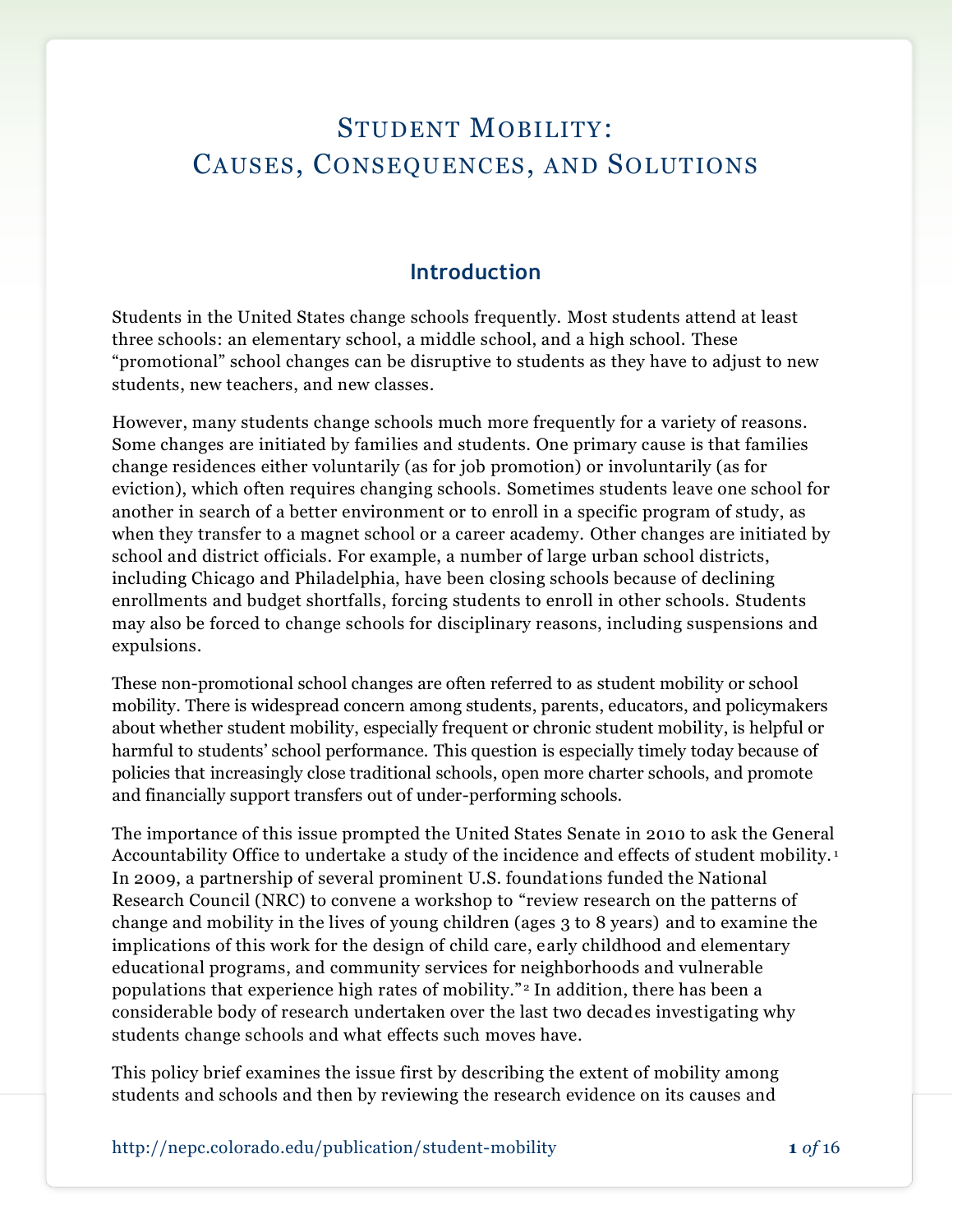consequences. Finally, it offers school personnel and state policymakers recommendations for minimizing mobility and its sometimes negative consequences.

#### **The Incidence of Student Mobility**

The extent of mobility in the United States is hard to measure. State education agencies collect student enrollment information, but there is no federal mandate to report such data the way that other data, like graduation rates, must be reported. Consequently, estimates of student mobility must be derived from national education studies, state education data, and data from local school districts. Taken together, these sources suggest student mobility is widespread across the U.S.

The only national estimates of student mobility rates come from surveys conducted by the U.S. Department of Education. One is the National Assessment of Education Progress (NAEP), which at one time asked fourth, eighth, and 12th-grade students how many times they had changed schools over the past two years. In 2000, the last time the information was collected, 35% of grade 4 students had changed schools at least once in the past two years, with 19% making one change, 7% making two changes, and 9% making three or more changes (Figure 1). Among grade 8 students, 21% had changed schools at least once in the past two years, with 12% making one change, 4% making two changes, and 4% making three or more changes. Among 12th grades in 1998 (the last year they were surveyed), only 9% had changed schools in the past two years, with 6% making one change, 2% making two changes, and 1% making three or more changes.



#### **Figure 1. Percent of students who changed schools in the last two years by grade level, 2000**

Source Data compiled on March 5, 2015 from NAEP Data Explorer website: <http://nces.ed.gov/nationsreportcard/naepdata/dataset.aspx>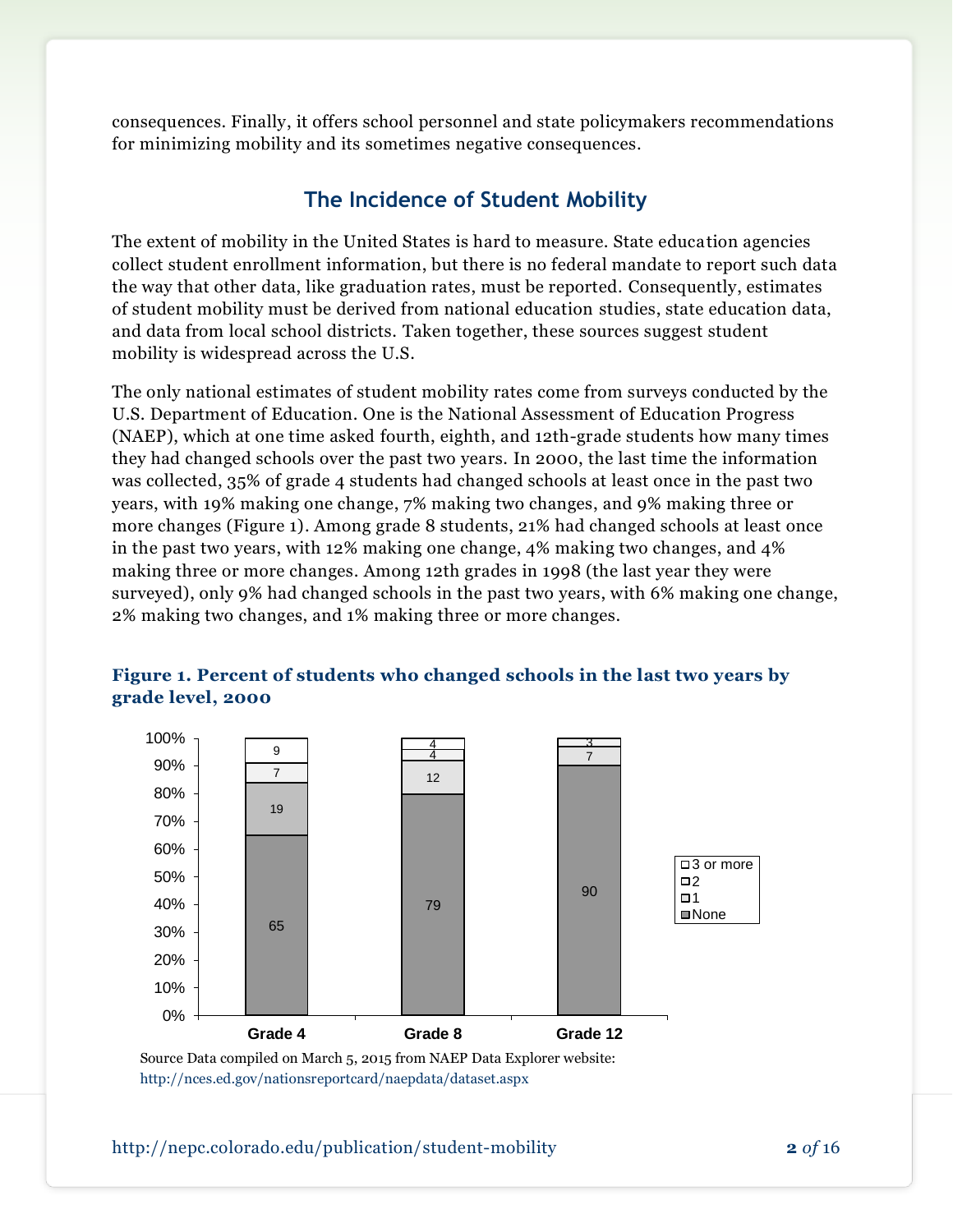Data from the Early Childhood Longitudinal Survey that tracked a national representative sample of U.S. kindergarteners until the fifth grade shows the number of schools that students attended from kindergarten (1998) through fifth grade (2004): <sup>3</sup>

| Same school           | 33.9% |
|-----------------------|-------|
| One change            | 41.9% |
| Two changes           | 20.1% |
| Three or more changes | 4.0%  |

These data suggest that the majority of students in the U.S. make at least one nonpromotional school change during elementary school with a sizeable minority making at least two changes. Data from the National Longitudinal Survey of Youth 1997, based on a nationally representative sample of youth 12-16 years old in 1996, indicated that annual school mobility rates varied from a high of 21.6% among 14-year-olds to a low of 13.9% among 17-year-olds.<sup>4</sup>

Further insight into the extent of student mobility can be found in statistics from state education agencies. State agencies typically compute mobility rates for schools based on the percentage of students who either enter a school after the start of the school year or exit a school before the end of the school year. Such statistics assume such students are transferring out of or into another school, rather than dropping out. Colorado, for example, reported a student mobility rate of 14.5% for the 2013-2014 school year.<sup>5</sup> The rate varied by grade level, from a low of 12.5% in eighth grade to a high of  $18.7\%$  in 12<sup>th</sup> grade. The rate also varied by type of program services received, ranging from a low of 5.3% for students receiving gifted and talented services to a high of 28.3% for migrant students and 32.3% for homeless students. Rhode Island reported a student mobility rate of 14% for elementary schools, 11% for middle schools, and 15% for high schools in 2013-14.<sup>6</sup> In both states, however, annual student mobility rates vary widely among schools. In Rhode Island elementary schools, for example, the rate varied from less than a 1% to 28%.

Local education agencies also collect and report data on student mobility. One study examined various forms of mobility in New York City schools and found that between 10% and 12% of students in grade 1-4 switched schools between the 1999-2000 and the 2000- 2001 school years, while another 5-6% of students in those grades switched schools during the 2000-2001 school year.<sup>7</sup>

A more recent study found that 70% of students who entered a charter kindergarten in the fall of 2009 remained in the same school three years later, with 17% switching to a different NYC public school and 12% leaving the NYC public schools. <sup>8</sup> In contrast, 61% of students who entered a nearby traditional public school remained there three years later, with 25% switching to a different NYC public school and 14% leaving the NYC public schools.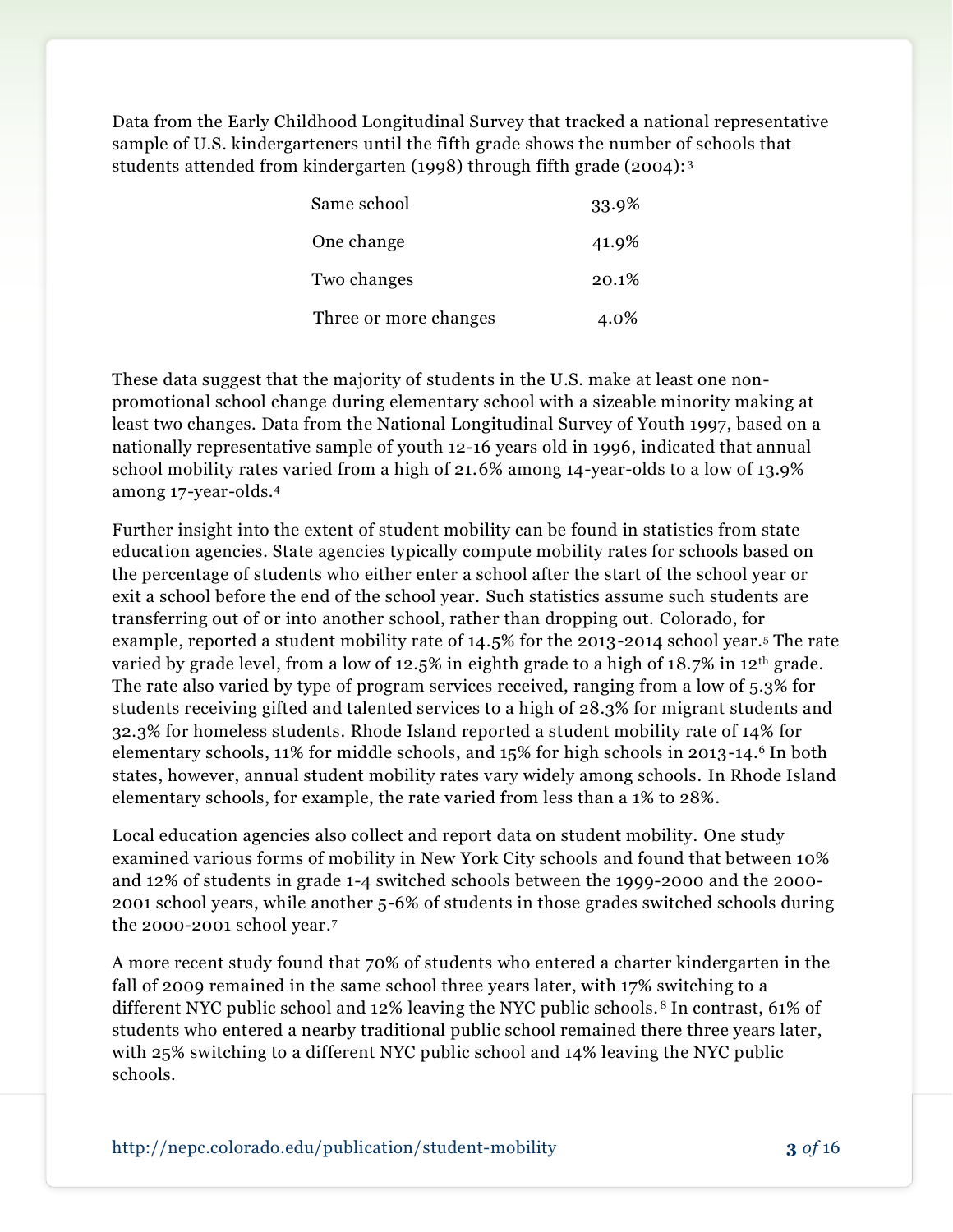Another study examined trends in student mobility in the Chicago Public Schools between 1995 and 2007. During this period, school year stability rates (the percentage of students remaining the same school throughout the school year) improved from 88% to almost 92% in the elementary schools (grades K-8) and from 84% to 88% in the high schools. <sup>9</sup> At the elementary school level, most student mobility results from within-district transfers and the decrease in mobility was largely due to reductions in such transfers. <sup>10</sup> In contrast, within-district transfers account for only one-quarter of all transfers out of schools at the high school level, whereas the majority of transfers out of school was due to students dropping out.<sup>11</sup> The improvement in high school stability rates during this period was due to a substantial reduction in the number of students dropping out. The study also found that

- African American students had the highest mobility rates among ethnic groups, and the gap in mobility rates with this group increased since 2000-01.
- At the elementary school level, residential mobility was a major influence on student mobility, along with the desire to improve the quality of educational opportunity; at the high school level, residential mobility was a lesser influence, with only one-third of students who changed schools during the school year also changing residences;
- District, city, and federal policy changes had only a small impact on student mobility. Although the district closed 44 regular schools and opened 136 new schools between 1995 and 2007, less than 1% of students made voluntary school moves in any given year and less than 1% of students were forced out schools that were closed.<sup>12</sup>

## **The Causes of Student Mobility**

Students change schools for a variety of reasons that vary along two major dimensions. The first is whether the move is initiated by the student, the family, or the school. The second is whether the move is voluntary or involuntary. Examples of school changes associated with both types of reasons are shown in Table 1.

|                             | <b>Student/Family Initiated</b>                                                                                                | <b>School Initiated</b>                                                                              |
|-----------------------------|--------------------------------------------------------------------------------------------------------------------------------|------------------------------------------------------------------------------------------------------|
| <b>Voluntary</b>            | School choice (open enrollment;<br>$\bullet$<br>accountability transfer)<br>Family move (promotion)<br>Student-initiated       | Accountability transfers<br>$\bullet$<br>"Opportunity" transfers                                     |
| Involuntary<br>(Compulsory) | Family move (lost job; lost home;<br>evicted; homeless)<br>Student changed families (death,<br>divorce, foster, incarceration) | <b>School closing</b><br>Overcrowding<br>Disciplinary action<br>$\bullet$<br>(suspension, expulsion) |

#### **Table 1. Types of School Transfers**

http://nepc.colorado.edu/publication/student-mobility **4** *of* 16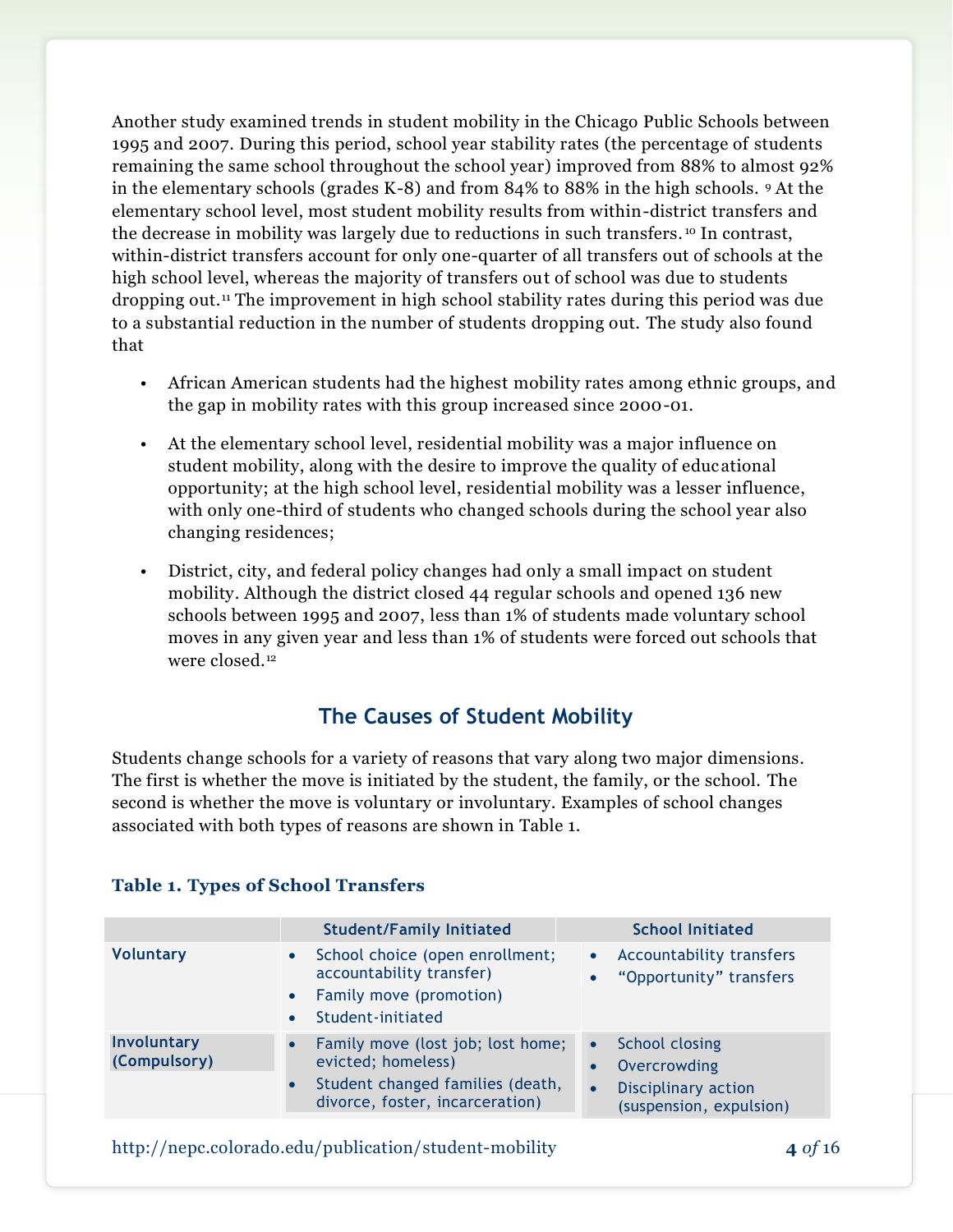A third dimension associated with the other two is whether the transfers take place between school years or during a school year. Because voluntary moves are often planned in advance, they often take place between school years to minimize the disruption to students' educational lives.<sup>13</sup> In contrast, involuntary moves often occur during the school year and, hence, can be more disruptive to students' educational experiences.

Most school transfers are initiated by students and their families. Residential mobility is common in the U.S., so it is not surprising that the most common reason for changing schools is that families changed residences. The U.S. Census reports that 13.5% of U.S. school-aged children (5-17 years of age) changed residences between 2012 and 2013, with 9% moving within the same county, 2.3% moving to a different county within the same state, 1.7% moving to a different state, and .5% moving from abroad. <sup>14</sup> These figures suggest most residential moves are local, which implies that not all residential moves involve a school move. A national study of adolescent youth found that only about half of all school moves involved a residential move. <sup>15</sup> A 1988 study that tracked eighth-graders for four years found that while half of all residential moves did not require changing schools, fully 70% of all school changes were associated with families moving. <sup>16</sup> Due to a number of policy initiatives by the federal and state governments that promote open enrollment and school choice, it is likely that the percent of school changes associated with residential moves has decreased over time. For example, as noted earlier, only one third of high school transfers in Chicago also included residential moves.<sup>17</sup>

Families change residences for a number of reasons, both voluntary and involuntary. Voluntary residential moves can be due to a job promotion in another location or moving to a better home or neighborhood or even to access a better school. Involuntary residential moves can be due to loss of a job, home foreclosure, eviction from a rental property, displacement caused by a natural disasters, homelessness, divorce, death, foster care, or incarceration. The U.S. Census reports that the most common reasons for moving between 2013 and 2014 were: "wanted new or better home/apartment" (15%); wanted "to establish own household" (11%); "new job or job transfer"; and, "wanted cheaper housing" (9%). <sup>18</sup> All such moves are not only disruptive to the family; they can also be disruptive to children's schooling.

Some moves are particularly disruptive. Homelessness is one example. Although homelessness varies widely by geography, it is more common in large urban centers. A paper prepared for the NRC student mobility workshop examined homelessness and school mobility in Philadelphia. <sup>19</sup> It found that the overall incidence of homelessness of a third-grade cohort of public school students (for whom state proficiency data were available) averaged 9.2% across the city—about three times the national average—and ranged from 0% to 32% across schools.<sup>20</sup> Almost half of the third-grade cohort had made at least one non-promotional school change between kindergarten and the end of third grade. A follow-up study by the same authors also reported that almost two-thirds of the homeless children made at least one school move, a rate 50% higher than the overall thirdgrade population.<sup>21</sup> A more recent study examines variability in the homeless experiences

http://nepc.colorado.edu/publication/student-mobility **5** *of* 16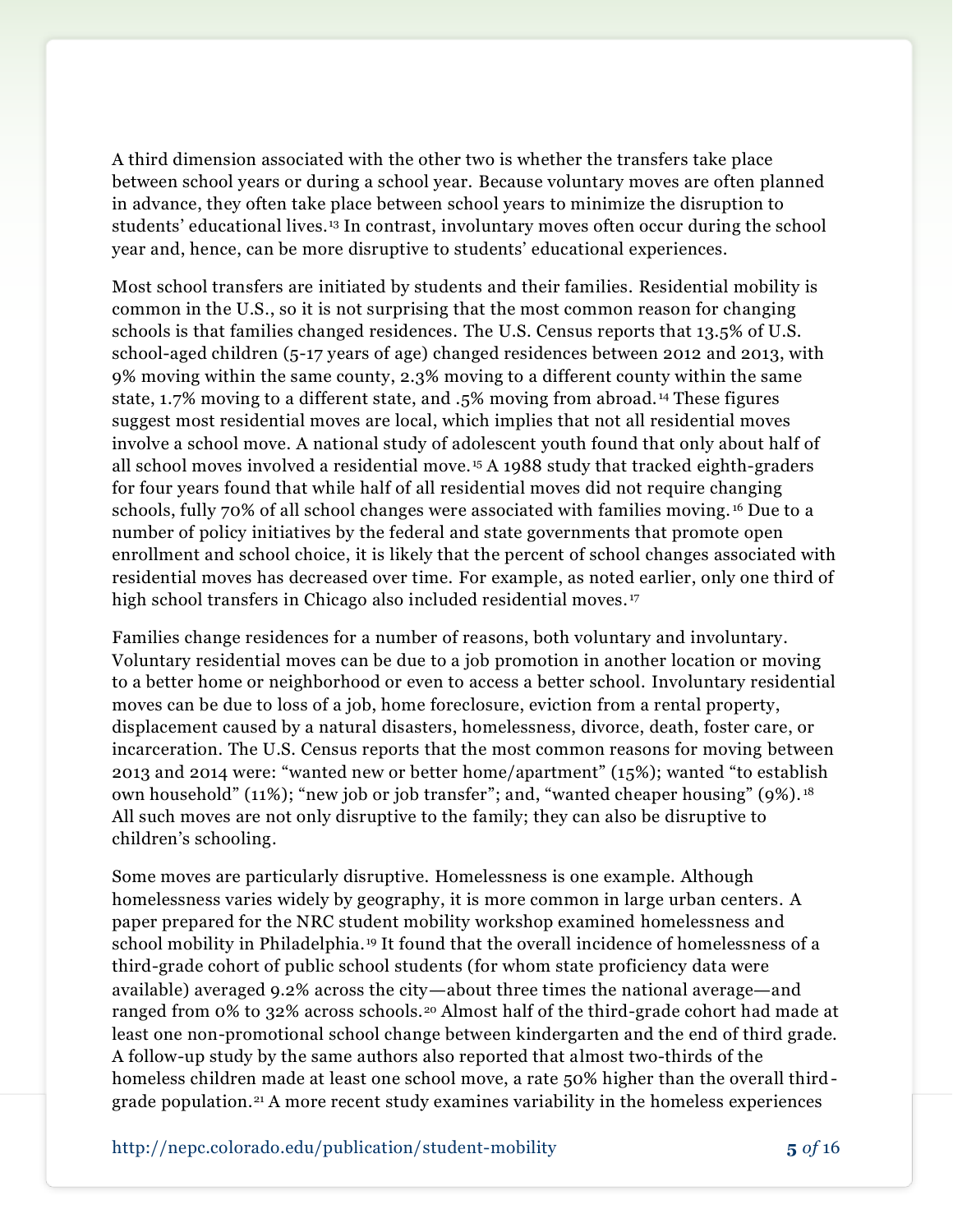of mothers and their children in an unidentified eastern city.<sup>22</sup> Like other studies, this study found that because these mothers suffer from other conditions related to their homelessness, such as health and financial problems, they often cannot provide frequent and meaningful interactions or other necessary supports for their children's growth and development. Consistent with this finding, a recent review of the literature on homelessness notes that homeless children often suffer from social and psychological isolation because of a lack of supportive social relationships.<sup>23</sup>

Students' families not only change residences, but students can also change families due to death, divorce, foster care, or the incarceration of a family member. School changes are especially common among foster youth because they frequently change families. For example, a retrospective study of 159 former foster care youth found that they averaged more than seven placements and eight school transfers over their average of 6.6 years in foster care.<sup>24</sup> In addition, a growing number of divorces in the U.S. involve joint custody, where students in essence have two homes.<sup>25</sup>

Students and families can also voluntarily change schools without changing residences. Open enrollment policies allow students to attend schools anywhere in their district or even in other districts. According to the Education Commission of the States, 21 states allow students to choose schools outside their home district (known as mandatory interdistrict open enrollment), and 22 states allow students to attend any school within their home district (known as mandatory intradistrict enrollment); a majority of these states offer students both options.<sup>26</sup> Charter schools are also a growing option for students.

Students and families may take advantage of options for school change proactively when a student is promoted from one grade level to another—for example, between middle and high school. But these options also encourage or permit reactive, non-promotional school transfers if students or their families are dissatisfied with a school placement. Students may, for example, change schools to escape being victimized (attacked, threatened, bullied, or harassed).<sup>27</sup>

Schools can also initiate both voluntary and involuntary school transfers. The federal No Child Left Behind Act requires schools identified as underperforming to inform parents of their right to transfer to a higher performing school and pay for the transportation to attend.<sup>28</sup> Although schools initiate the process, families make the final decision.

Schools also "encourage" students to voluntarily transfer to more suitable, alternative schools (continuation high schools, for example) a practice sometimes labeled as "opportunity" transfers.<sup>29</sup> This practice has likely increased due to state and federal accountability pressures to improve test scores and graduation rates. One response to these pressures is for schools to "discharge" their lowest performing students. <sup>30</sup>

Schools can also initiate involuntary transfers. A growing number of urban districts, including Chicago and Philadelphia, are closing schools due to budget cuts, declining enrollments, and academic underperformance, forcing students to transfer to other schools. For example, between 2001 and 2009 the Chicago Public Schools closed 44 schools for three reasons: non-academic reasons (underutilization of school's space, poor

http://nepc.colorado.edu/publication/student-mobility **6** *of* 16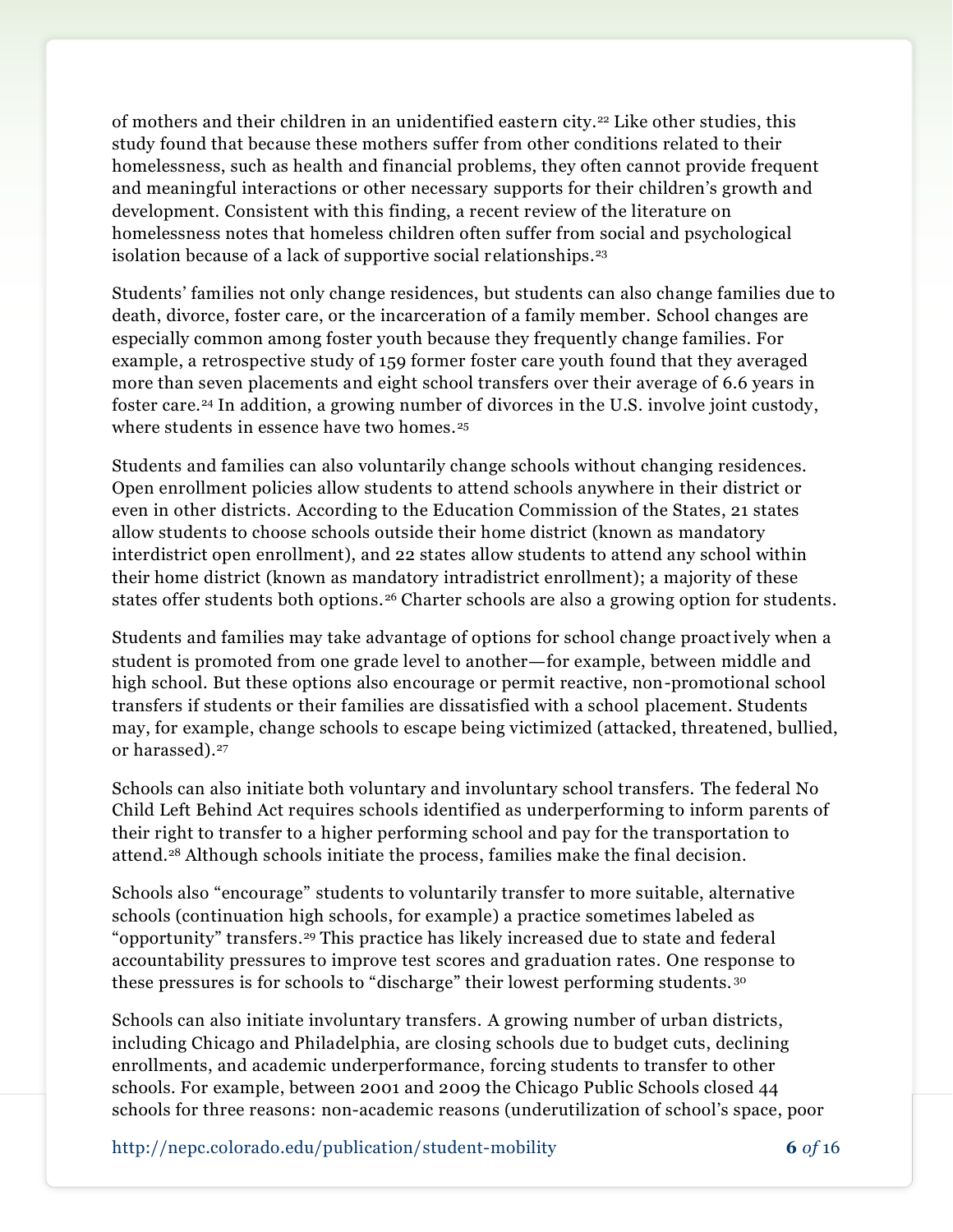condition of the building, an alternative need for the space, or conversion to a charter school); academic reasons (underperformance); or a need for change in educational focus.<sup>31</sup> In March, 2013, school officials in Philadelphia approved a plan to close 23 public schools, representing 10% of the district's schools.<sup>32</sup>

Schools can also initiate involuntary transfers due to disciplinary actions, such as expulsions and suspensions, which may lead to a new school placement due to "zero tolerance" or "tough love" policies.<sup>33</sup>

## **The Consequences of Mobility**

What are the consequences of mobility? Do they lead to positive outcomes for students, negative outcomes for students, or are the impacts insignificant? Do the consequences vary depending on the outcomes (test scores, behavior, high school graduation), the number of moves, the reason for the move (proactive vs. reactive) or when the move takes place (elementary, middle or high school; between school years vs. during the school year)? Are there any consequences for teachers and schools?

Despite a fairly robust research literature on this topic, these questions are actually hard to answer. The reasons students transfer, such as family disruptions or problems at school, can also influence subsequent student outcomes even without a school transfer. As a result, it is hard to accurately assess the causal impact of student mobility.

This issue was one of the topics addressed by a workshop convened by the National Research Council on June 29-30, 2009 to examine the impact of student mobility on the academic achievement of young children (ages 3 to 8). The planning committee invited expert scholars to present papers on early childhood development, children most affected by mobility, methodological issues, and policy and programmatic responses. One paper examined the impact of mobility from a developmental perspective:

Children's body function, brain development, capacities for dealing with stress, and behavior change over time, and these variations may make them more or less vulnerable to—or able to withstand—the effects of mobility. Parents as well as children may perceive and handle a move differently depending on the child's developmental stage…Disruptions in this development can have a snowball effect, which explains how mobility has the potential to harm children…Specifically, mobility (particularly repeated mobility) can disrupt children's routines, the consistency of their care and health care, and their relationships, as well as learning routines, relationships with teachers and peers, and the curriculum to which they are exposed. 34

Moreover, the impact can vary depending on the child's age or stage of development, family circumstances (stress, violence, disruptions of family supports), other risk factors (poverty), and cultural factors (moves across international borders).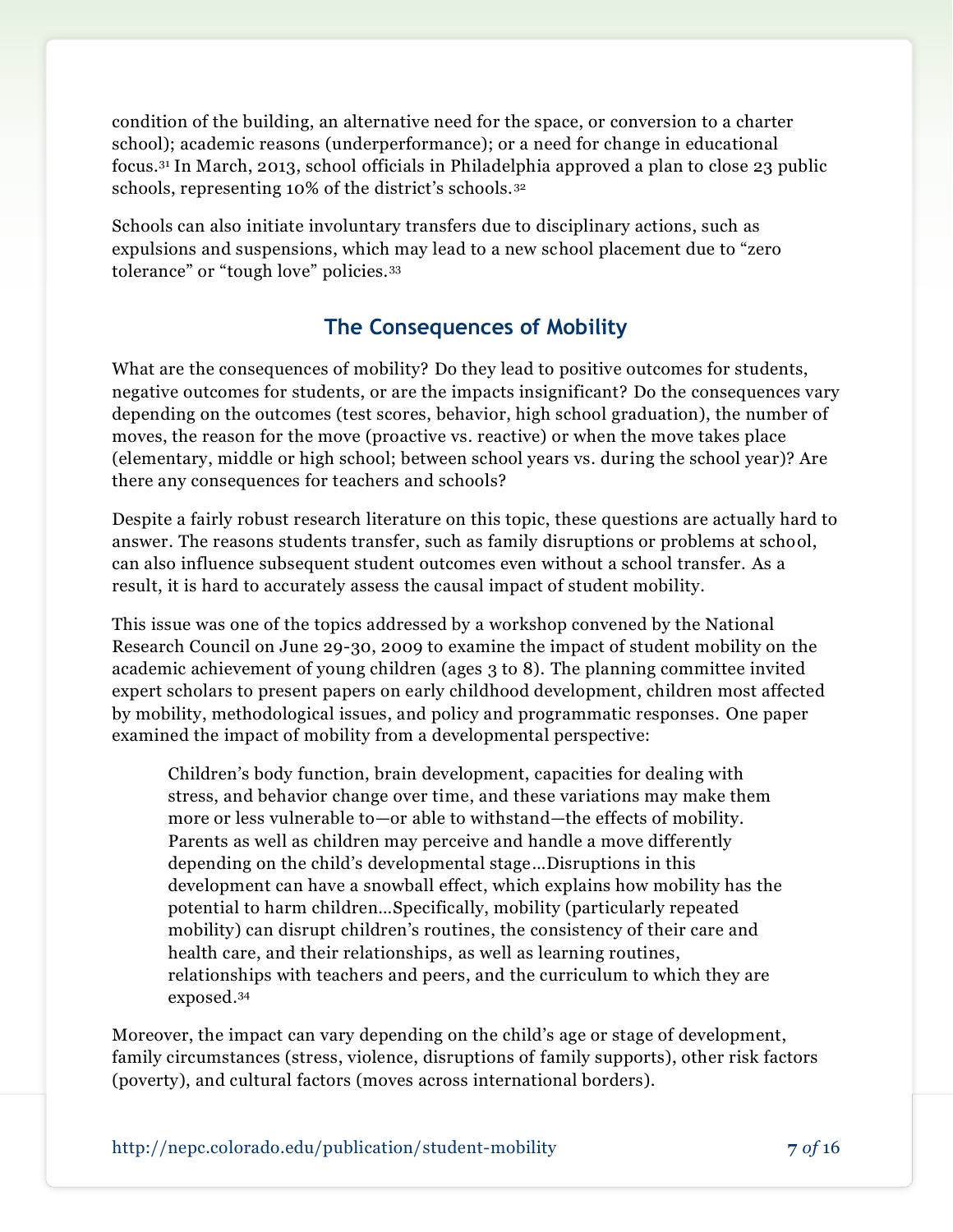This complexity of developmental impacts and contributing factors make it difficult to ascertain the causal impact of mobility versus what the outcomes would have been (the "counterfactual") had the child not changed schools. Most studies that have examined the impacts of mobility rely on quasi-experimental designs that do not fully control for the host of factors that may influence residential and school moves as well as various developmental outcomes.

Despite this limitation, a number of studies with substantial controls for prior achievement and background factors have examined the impacts of student mobility. One paper from the 2009 NRC workshop summarized the findings from 16 studies (9 of which were identified as methodologically strong) conducted since 1990. The study found that even one non-promotional school move both reduced elementary school achievement in reading and math and increased high school dropout rates, with the most pronounced effects for students who made three or more moves. <sup>35</sup>

*The existing research evidence suggests that student mobility, in general, leads to negative impacts on students.*

Findings from other workshop participants were mixed. One national study found overall negative effects of mobility on reading, but not on math, with more pronounced impacts on low-SES children, students with disabilities, and English Language Learners.<sup>36</sup> Four other studies based on data from the states of North Carolina, Florida, and Texas, and New York City also found mixed effects, although there were more consistent findings

that students who made three or more non-promotional moves were more likely to experience negative effects. Finally, the Texas study also found that higher student mobility in schools had a dramatic negative impact on the achievement of all students in the school.<sup>37</sup>

A number of studies published since 2009 also found mixed impacts of student mobility. One study that tracked a cohort of preschool students in Chicago for 25 years found that students who made non-promotional school changes between kindergarten and 12th grade were less likely to complete high school on time, completed fewer years of school, had lower levels of occupational prestige in their jobs, experienced more symptoms of depression, and were more likely to be arrested as adults. <sup>38</sup> The impacts of mobility were above and beyond the impacts of associated risks such as poverty and residential mobility, and were more severe for transfers between the fourth and eighth grades.<sup>39</sup> Another study examined the impacts of mobility, including promotional mobility, on students in the Nashville public schools enrolled in grades 3 to 8.<sup>40</sup> The study found that all types of school changes reduced achievement growth in reading and mathematics by 6%, representing 10 days of instruction. A third study found that students who entered the New York City school district during high school, either as foreign-born immigrants or U.S. born migrants, were less likely to graduate than students who remained in the district or entered the district during elementary or middle school. <sup>41</sup> Two additional studies based on the same national longitudinal study of youth ages 12-16 found the effects of mobility

http://nepc.colorado.edu/publication/student-mobility **8** *of* 16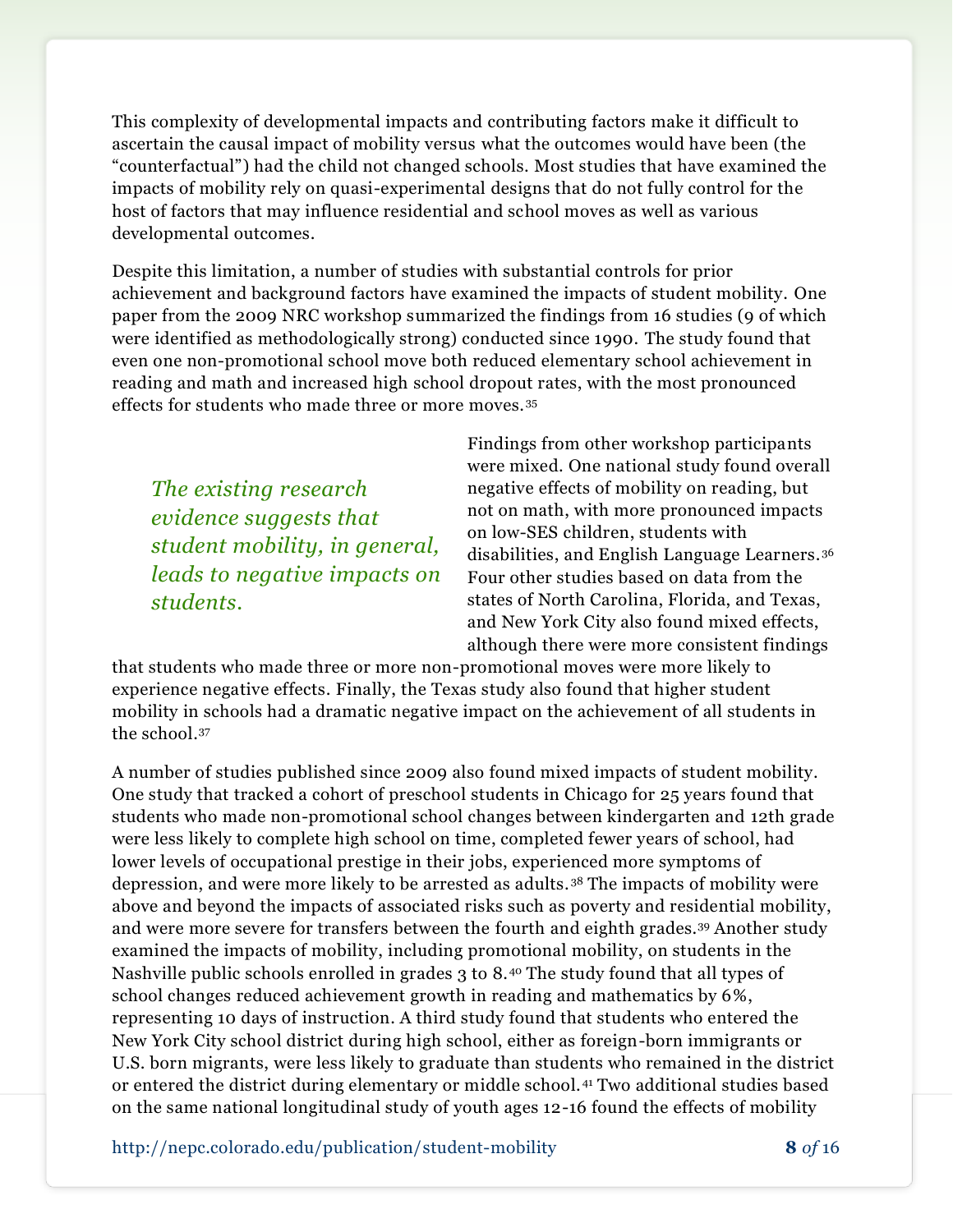varied by outcome: the first study found that the effects of residential and school mobility on delinquency and substance abuse were spurious, suggesting no direct causal impact after controlling for factors associated both with mobility and these outcomes, <sup>42</sup> whereas the second study found that although half of the observed association between changing high schools was explained by the characteristics of students prior to the ninth grade, changing schools still increased the odds of dropping out, but only for students at moderate risk of dropping out.<sup>43</sup>

Some studies have examined whether the effects of student mobility are more severe if accompanied by family disruptions. One international study found no effects of either school mobility or family transitions (change in family structure) on a number of behavior outcomes of U.S. students in grades 4 and 6, but it did find that students who experienced both forms of instability were more likely to affiliate with a best friend who had social problems.<sup>44</sup> A study in Philadelphia found negative effects of mobility on reading and math scores, and positive effects on social problems and task engagement, but the effects were more pronounced among students who were both homeless and experienced school mobility.<sup>45</sup>

The impact of mobility may depend on reason for the transfers (voluntary vs. involuntary) and circumstances (going to a better vs. a worse school with or without changing residences). One study found that although foreclosures in New York City lead to increased school mobility, students who changed schools tended to move to lower performing schools whether or not the move was prompted by foreclosures. <sup>46</sup> Three studies of mobility due to school closings—one in Michigan, one in Chicago, and one in an anonymous urban district—found the overall impact was neither positive nor negative and a positive impact when students moved to higher performing schools.<sup>47</sup> Another study found the impacts of mobility were greater when students moved to a new county, city, or state versus moving locally.<sup>48</sup>

Other studies have investigated the mediating factors that explain how and why student mobility affects student outcomes. One study found that the impacts of both homelessness and school mobility on academic achievement and classroom engagement were mediated partially by absenteeism.<sup>49</sup> Other studies have documented how school mobility disrupts friendship networks (peer social capital) thereby leading to lower achievement.<sup>50</sup> Still other studies have documented the impacts of mobility on students' psychological wellbeing. A high school student who participated in a comprehensive study of mobility in California commented:

Moving and changing schools really shattered my personality. I feel like there's all these little things I picked up from all of the different schools and I feel all disoriented all the time. There's no grounding. I always just feel like I'm floating. It's psychological damage, really…because you never feel like a complete person. That's how I feel—I feel fragmented. Every time I moved I felt less and less important.51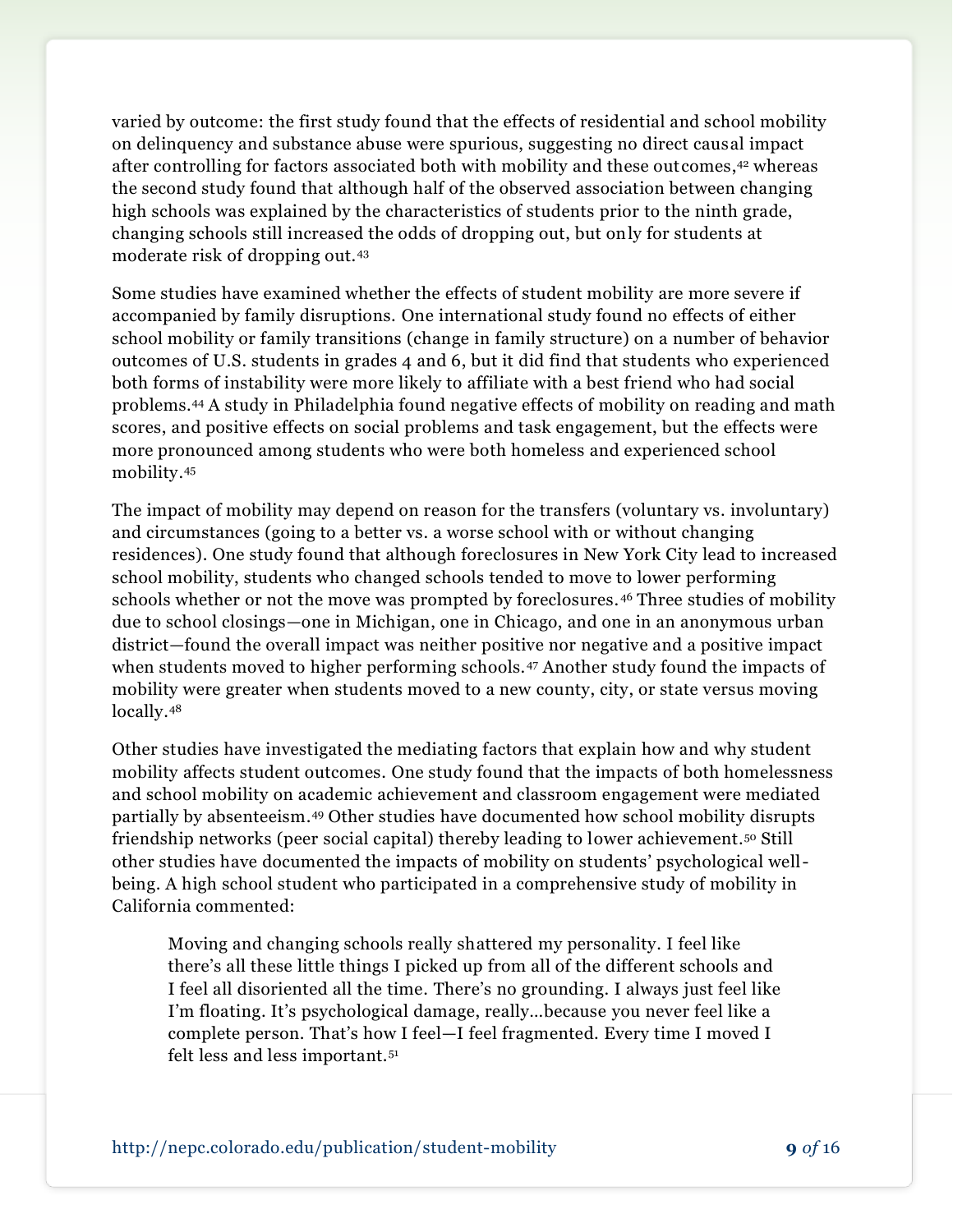Mobility not only impacts students who change schools, it also impacts classrooms and schools who must deal with mobile students. The California mobility study documented the impacts that mobile students can have on schools in processing students when they enter or exit a school, a sort of "chaos" factor, and on teachers who report how disruptive and difficult it is to teach in classrooms with constant student turnover.<sup>52</sup> As one teacher reported:

We start on a project, and prepare for the project by putting them in the appropriate groups. When a kid leaves in the middle, we have to adjust the whole group again. It is very tiring, time consuming. Often times you lost momentum in what you are doing. It takes a lot of time to readjust and refocus and figure out how you're going to do it. <sup>53</sup>

More recently, staff in Chicago schools that received large numbers of students from nearby closed schools "reported feelings of demoralization, stress, and tension because they lacked resources to integrate new students." <sup>54</sup>

The disruption and chaos in schools impacted by high student turnover can adversely affect non-mobile students. And, as noted above, one study in Texas found that student turnover, especially during the school year, adversely affected student achievement not just of mobile students, but everyone in the school. <sup>55</sup> Moreover, the effects were larger for poor and minority students.

## **Discussion and Analysis**

Student mobility is a fact of life in American schools. Research suggests that the majority of elementary and secondary school children make at least one non-promotional school change over their educational careers. They do so for a variety of reasons. School changes are most often initiated by families and frequently involve a change of residences due to voluntary (for example, changing jobs or moving to a better home) or involuntary (for example, getting evicted or having a family disruption such as a divorce) reasons. But schools can also initiate school changes, such as when students are expelled or when schools are closed.

The research literature suggests that changing schools can harm normal child and adolescent development by disrupting relationships with peers and teachers as well as altering a student's educational program. The impact may be particularly severe when accompanied by disruptions in the home, such as a loss of job, eviction, divorce, or death. Because school changes, especially involuntary school changes, are often due to or accompanied by other factors associated with school performance (poverty, family stress or disruption, student behavior), it is hard to definitively establish the causal impact of student mobility. In addition, many existing studies also do not identify the reason for school transfers or whether it takes place during the school year or between school years. So, continued studies are needed, especially using more sophisticated statistical models that can accurately gauge the causal impact of mobility. Further research is also needed to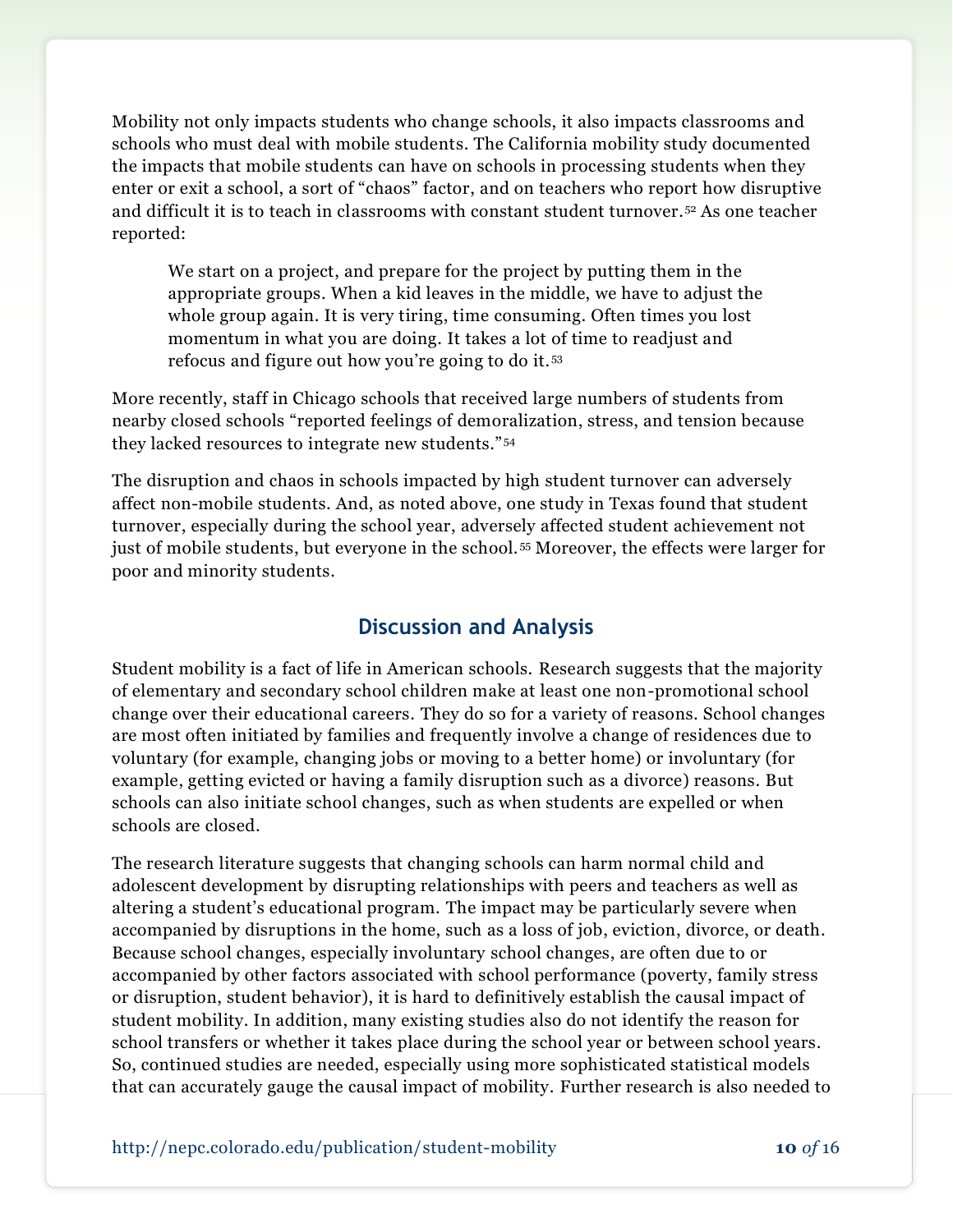document the impact of mobility on schools and on the achievement of non-mobile students.

Despite these limitations, the existing research evidence suggests that student mobility, in general, leads to negative impacts on students. The most consistent and severe impacts are on test scores and high school graduation, with less consistent findings on student behavior. The impacts tend to be more severe for multiple school moves—"chronic" mobility—and when accompanied by family disruptions, such as those experienced by homeless or foster youth. These negative impacts may be mitigated by moving to a higher performing school, although the opportunity to do so may be limited in urban environments.

What is less clear from existing research is whether the impacts of school mobility depend whether the move was voluntary or involuntary, or whether the move occurred between school years or during the school year. Voluntary school moves done for strategic reasons may be the least disruptive. Many voluntary school moves result from residential mobility, which may include consideration of school options. Or, families may select new schools without moving, which is more often the case in high school where more options are available. And, still more options are being created through open enrollment policies, the creation of more charter and alternative schools, and school accountability. Although students and families most often exercise these options during promotional transitions between elementary, middle, and high schools, they may also minimize the disruption by changing schools between school years. The impacts of such changes can be positive, especially when it results in a student attending a higher quality or higher performing school.<sup>56</sup>

Other voluntary school moves are more reactive, less carefully planned, and more likely to take place during rather than between school years. As a result, they are more disruptive both academically and socially. Students transferring into a new school in the middle of the year have to fit into new classes with a new teacher and new classmates. They also have to find new friends and activities.

Many school moves are made involuntarily and are either initiated by students, their families, or their schools. Such moves are also more likely to be reactive and therefore less carefully planned and more disruptive. Families may move involuntarily due to a host of reasons, including foreclosure, eviction, and job loss. The most acute case involves homeless children. Children also change families, as in the case of foster youth, which often results in forced school changes.

#### **Recommendations**

Student mobility is a common feature of the U.S. school system that can lead to positive or negative outcomes. It is also complex both in its causes and consequences. As a result, recommendations for addressing the issue are difficult to formulate. A simple response is to make recommendations to reduce unnecessary mobility, promote its positive aspects, and reduce the negative impacts. Such recommendations can be addressed to all relevant stakeholders: students and parents; school officials, and policymakers. <sup>57</sup>

http://nepc.colorado.edu/publication/student-mobility **11** *of* 16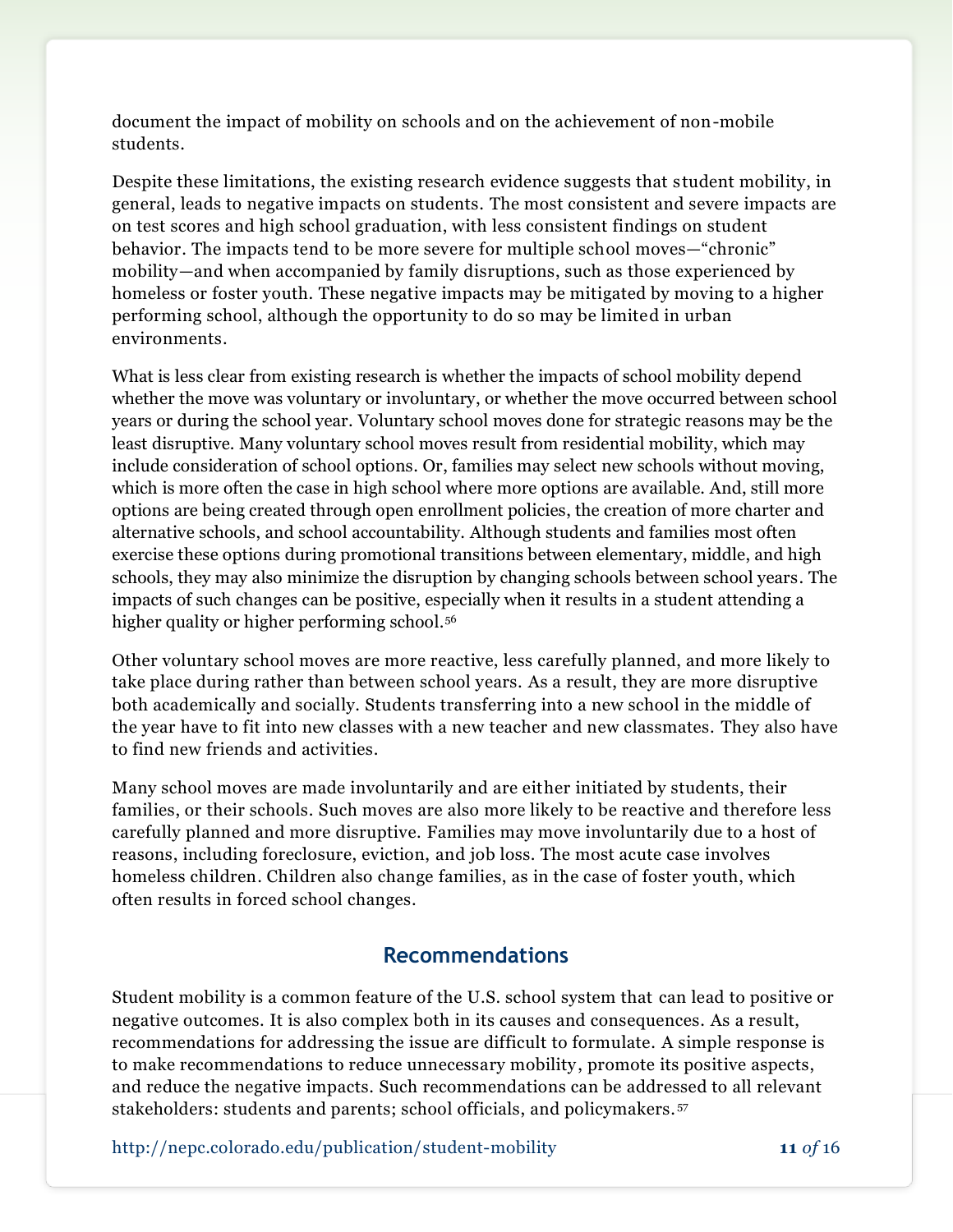- School officials should strive to reduce mobility by improving the overall quality of the school. Case studies have documented that schools undertaking meaningful reforms can dramatically reduce their student mobility rate. School officials should also consider changing suspension and expulsion policies, and they should consider developing open enrollment policies to retain students whose families move locally.
- When considering school closures, district officials should take into account the harmful effects of mobility. If closures are necessary, programs and supports should be put in place to ease the transitions.
- School officials should give students and parents sufficient and timely information with which to make sound decisions about school transfers. In addition, because even better information may not prevent transfers to low-performing schools, school officials should also explore optimum strategies for assisting parents and students in making sound transfer choices.
- Personnel in schools that receive transfer students can assist their transition by planning materials and activities before they arrive, such as recruiting and training volunteer coaches. Teachers who face large numbers of new students throughout the school year can also prepare in advance. Case studies provide useful examples of such activities.
- State officials should collect and report school and district mobility rates, as Colorado and Rhode Island do now. They should also use mobility rates as a measure of school effectiveness after suitable adjustments for student body characteristics. In particular, schools should be at least partially accountable for students they educate even if students eventually transfer. California is currently implementing such a plan: test scores and graduation rates for students who transfer to alternative schools are "rolled back" to their original school. State officials should also allocate funds to schools with high mobility to establish programs to improve the integration of new students in a school.
- Because mobility if often caused by forces outside of school control, policymakers concerned about the harmful effects of mobility need to address those larger causes. These include policies to promote housing stability, such as affordable housing and fair housing laws, and policies to promote economic security in the form of better paying and more secure jobs.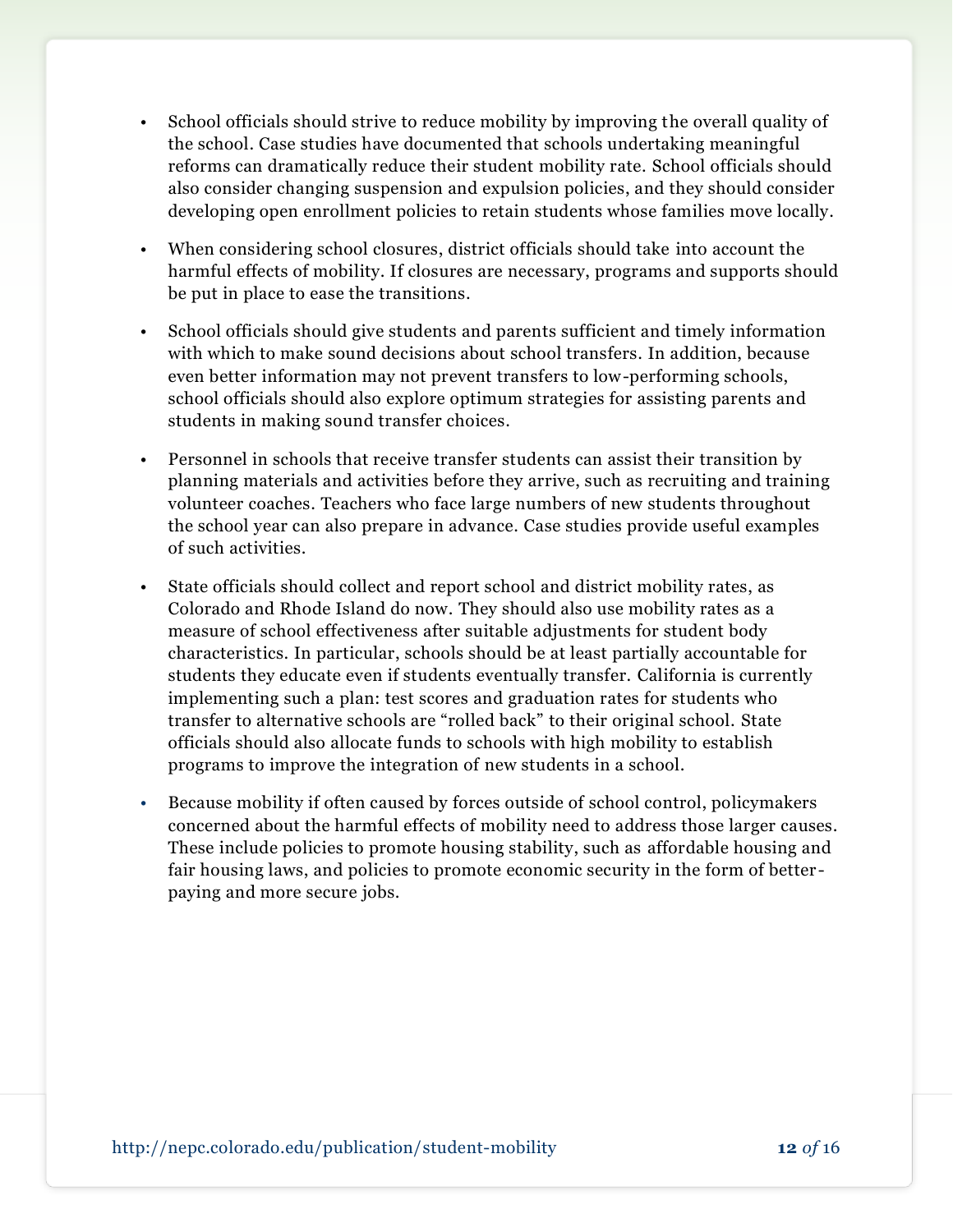#### **Notes and References**

- 1 United States Government Accountability Office. (2010). *K-12 education: Many challenges arise in educating students who change schools frequently*. Washington, DC: United States Government Accountability Office.
- 2 National Research Council and Institute of Medicine. (2010). *Student mobility: Exploring the impact of frequent moves on achievement: Summary of a workshop*. Washington, DC: National Academic Press, 2.
- 3 Princiotta, D., Flanagan, K. D., & Huasken, E. G. (2006). *Fifth grade: First findings from the fifth-grade follow-up of the Early Childhood Longitudinal Study, Kindergarten Class of 1998-99 (ECLS-K).* Washington, DC: U.S. Department of Education. Retrieved March 22, 2015, from [http://nces.ed.gov/pubsearch/pubsinfo.asp?pubid=2006038,](http://nces.ed.gov/pubsearch/pubsinfo.asp?pubid=2006038) Table 1.
- 4 Gasper, J., DeLuca, S., & Estacion, A. (2010). Coming and going: Explaining the effects of residential and school mobility on adolescent delinquency. *Social Science Research, 39*(3), 459-476.
- 5 Data retrieved March 5, 2015, from Colorado Department of Education website: [http://www.cde.state.co.us/cdereval/mobility-stabilitycurrent.](http://www.cde.state.co.us/cdereval/mobility-stabilitycurrent)
- 6 Data retrieved March 5, 2015, from Rhode Island data reporting website, InfoWorks! [http://infoworks.ride.ri.gov/state/ri.](http://infoworks.ride.ri.gov/state/ri)
- 7 Schwartz, A.E., Stiefel, L., & Chalico, L. (2009). The multiple dimensions of student mobility and implications for academic performance: Evidence from New York City elementary and middle school students. New York: New York University.
- 8 New York City Independent Budget Office. (2014). Staying or going? Comparing student attrition rates at charter schools. New York City: Independent Budget Office, Table 3.
- 9 de la Torre, M., & Gwynne, J. (2009). *Changing schools: A look at student mobility trends in Chicago Public Schools since 1995*. Chicago: Consortium on Chicago School Research, 9-13. Retrieved March 22, 2015, from [http://ccsr.uchicago.edu/publications/changing-schools-look-student-mobility-trends-chicago-public](http://ccsr.uchicago.edu/publications/changing-schools-look-student-mobility-trends-chicago-public-schools-1995)[schools-1995.](http://ccsr.uchicago.edu/publications/changing-schools-look-student-mobility-trends-chicago-public-schools-1995)
- 10 de la Torre, M., & Gwynne, J. (2009). *Changing schools: A look at student mobility trends in Chicago Public Schools since 1995*. Chicago: Consortium on Chicago School Research, 3. Retrieved March 22, 2015, from [http://ccsr.uchicago.edu/publications/changing-schools-look-student-mobility-trends-chicago-public](http://ccsr.uchicago.edu/publications/changing-schools-look-student-mobility-trends-chicago-public-schools-1995)[schools-1995.](http://ccsr.uchicago.edu/publications/changing-schools-look-student-mobility-trends-chicago-public-schools-1995)
- 11 de la Torre, M., & Gwynne, J. (2009). *Changing schools: A look at student mobility trends in Chicago Public Schools since 1995*. Chicago: Consortium on Chicago School Research. Retrieved March 22, 2015, from [http://ccsr.uchicago.edu/publications/changing-schools-look-student-mobility-trends-chicago-public](http://ccsr.uchicago.edu/publications/changing-schools-look-student-mobility-trends-chicago-public-schools-1995)[schools-1995.](http://ccsr.uchicago.edu/publications/changing-schools-look-student-mobility-trends-chicago-public-schools-1995)
- 12 de la Torre, M., & Gwynne, J. (2009). *Changing schools: A look at student mobility trends in Chicago Public Schools since 1995*. Chicago: Consortium on Chicago School Research, 4. Retrieved March 22, 2015, from [http://ccsr.uchicago.edu/publications/changing-schools-look-student-mobility-trends-chicago-public](http://ccsr.uchicago.edu/publications/changing-schools-look-student-mobility-trends-chicago-public-schools-1995)[schools-1995.](http://ccsr.uchicago.edu/publications/changing-schools-look-student-mobility-trends-chicago-public-schools-1995)
- 13 As noted earlier (footnote 7) in the New York City study, twice as many students changed schools between school years than changed schools during the school year
- 14 Data retrieved March 21, 2015, from U.S. Census, American FactFinder: [http://factfinder.census.gov/faces/tableservices/jsf/pages/productview.xhtml?pid=](http://factfinder.census.gov/faces/tableservices/jsf/pages/productview.xhtml?pid=ACS_13_1YR_S0701&prodType=table) [ACS\\_13\\_1YR\\_S0701&prodType=table](http://factfinder.census.gov/faces/tableservices/jsf/pages/productview.xhtml?pid=ACS_13_1YR_S0701&prodType=table)

http://nepc.colorado.edu/publication/student-mobility **13** *of* 16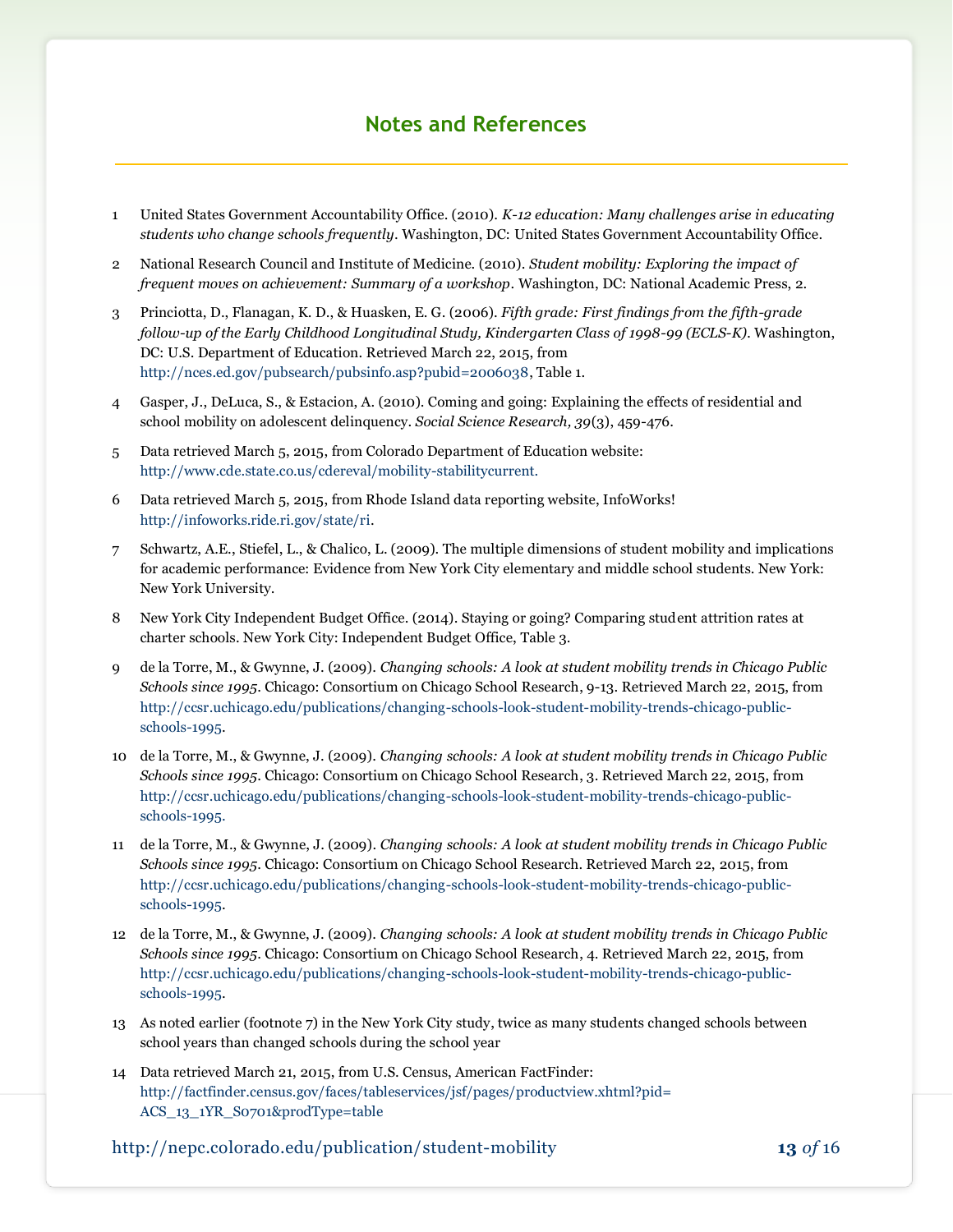- 15 Gasper, J., DeLuca, S., & Estacion, A. (2010). Coming and going: Explaining the effects of residential and school mobility on adolescent delinquency. *Social Science Research, 39*(3), 459-476.
- 16 Rumberger, R. W., & Larson, K. A. (1998). Student mobility and the increased risk of high school dropout. *American Journal of Education, 107*, 1-35, Table 2.
- 17 de la Torre, M., & Gwynne, J. (2009). *Changing schools: A look at student mobility trends in Chicago Public Schools since 1995*. Chicago: Consortium on Chicago School Research, 4. Retrieved March 22, 2015, from [http://ccsr.uchicago.edu/publications/changing-schools-look-student-mobility-trends-chicago-public](http://ccsr.uchicago.edu/publications/changing-schools-look-student-mobility-trends-chicago-public-schools-1995)[schools-1995.](http://ccsr.uchicago.edu/publications/changing-schools-look-student-mobility-trends-chicago-public-schools-1995)
- 18 U.S. Census Bureau. (2015). Geographic Mobility: 2013 to 2014, Table 23. Retrieved March 30, 2015, from <http://www.census.gov/hhes/migration/data/cps/cps2014.html>
- 19 National Research Council and Institute of Medicine. (2010). *Student mobility: Exploring the impact of frequent moves on achievement: Summary of a workshop*. Washington, DC: National Academic Press. 23-24.
- 20 National Research Council and Institute of Medicine. (2010). *Student mobility: Exploring the impact of frequent moves on achievement: Summary of a workshop*. Washington, DC: National Academic Press, 24-25.
- 21 Fantuzzo, J. W., LeBoeuf, W. A., Chen, C. C., Rouse, H. L., & Culhane, D. P. (2012). The Unique and Combined Effects of Homelessness and School Mobility on the Educational Outcomes of Young Children. *Educational Researcher, 41*(9), 393-402.
- 22 Miller, P.M. (2015). Families' experiences in different homeless and highly mobile settings: Implications for school and community practice. *Education and Urban Society, 47*(1), 3-32.
- 23 Miller, P.M. (2011). A critical analysis of the research on student homelessness. *Review of Educational Research, 81*(3), 308-337, 315.
- 24 Sullivan, M.J., Jones, L., & Mathiesen, S. (2010). School change, academic progress, and behavior problems in a sample of foster youth. *Children and Youth Services Review, 32*(2), 164-170, 164.
- 25 Nunley, J.M., & Seals, R.A. (2011). Child-custody reform, marital investment in children, and the labor supply of married mothers. *Labour Economics, 18*(1), 14-24.
- 26 Mikulecky, M.T. (2012). Open enrollment is on the menu--but can you order it? Denver: Education Commission of the States, 2.
- 27 Carson, D.C., Esbensen, F.A., & Taylor, T.J. (2013). A longitudinal analysis of the relationship between school victimization and student mobility. *Youth Violence and Juvenile Justice, 11*(4), 275-295.
- 28 Sunderman, G.L. (2008). *Holding NCLB accountable: Achieving accountability, equity, & school reform*. Thousand Oaks, CA: Corwin Press.
- 29 Kelly, D. M. (1993). *Last chance high: How girls and boys drop in and out of alternative schools*. New Haven: Yale University Press.

Fine, M. (1991). *Framing dropouts: Notes on the politics of an urban public high school*. Albany, NY: State University of New York Press.

- 30 Riehl, C. (1999). Labeling and letting go: An organizational analysis of how high school students are discharged as dropouts. In A. M. Pallas (Ed.), *Research in Sociology of Education and Socialization* (231- 268). New York: JAI Press.
- 31 de la Torre, M., & Gwynne, J. (2009). *When schools close: Effects on displaced students in Chicago public schools*. Chicago: Consortium on Chicago School Research, 6. Retrieved August 19, 2009, from [http://ccsr.uchicago.edu/content/publications.php?pub\\_id=136.](http://ccsr.uchicago.edu/content/publications.php?pub_id=136)

#### http://nepc.colorado.edu/publication/student-mobility **14** *of* 16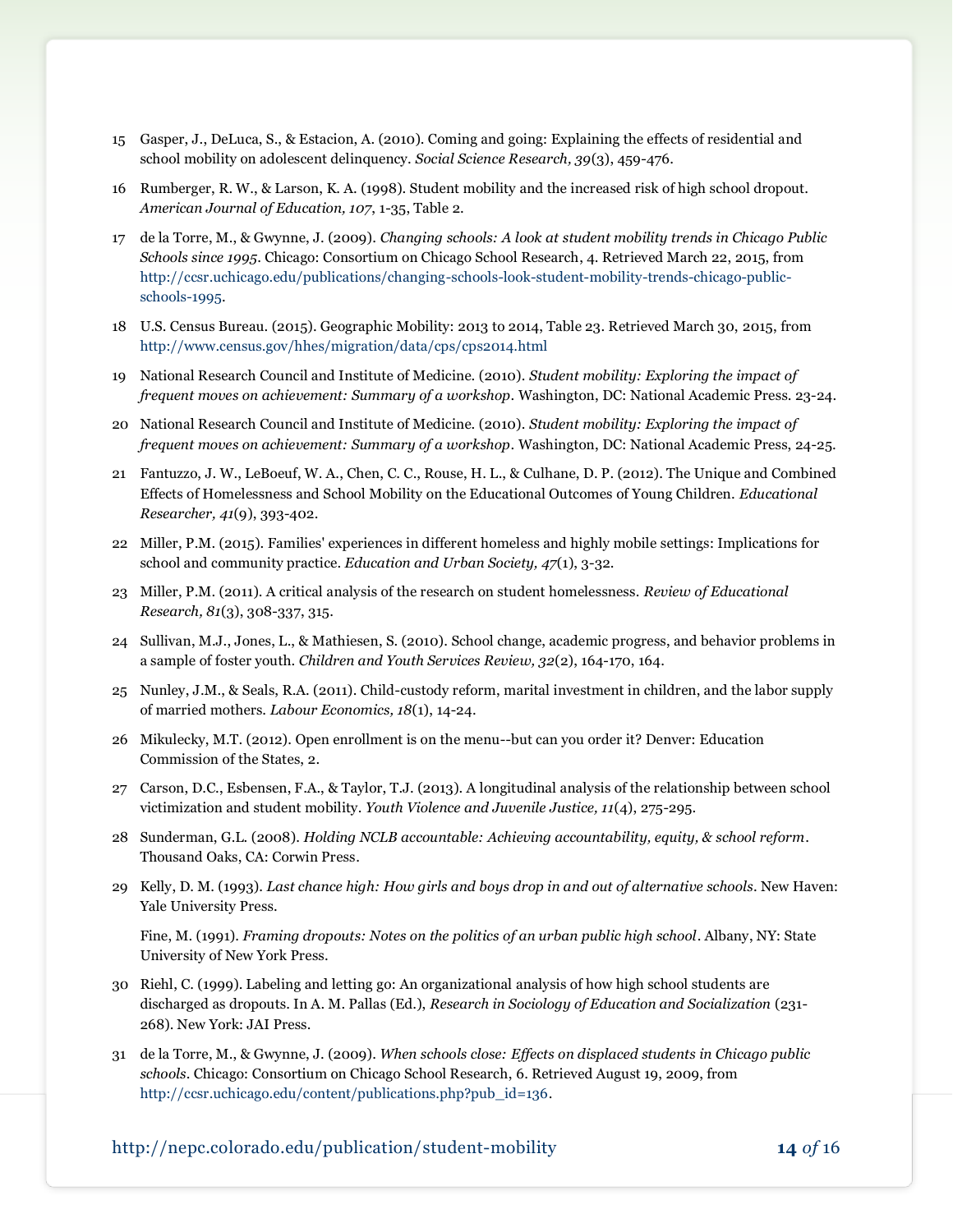- 32 Hurdle, J. (2013, March 7 2013). Philadelphia officials vote to close 23 schools. *New York Times*. Retrieved March 27, 2015, from <http://www.nytimes.com/2013/03/08/education/philadelphia-officials-vote-to-close-23-schools.html>
- 33 Losen, D.J., & Martinez, T.E. (2013). *Out of school & off track: The overuse of suspensions in middle and high schools*. Los Angeles: Center for Civil Rights Remedies at UCLA's Civil Rights Project.
- 34 National Research Council and Institute of Medicine. (2010). *Student mobility: Exploring the impact of frequent moves on achievement: Summary of a workshop*. Washington, DC: National Academic Press, 6.
- 35 National Research Council and Institute of Medicine. (2010). *Student mobility: Exploring the impact of frequent moves on achievement: Summary of a workshop*. Washington, DC: National Academic Press, 11.
- 36 National Research Council and Institute of Medicine. (2010). *Student mobility: Exploring the impact of frequent moves on achievement: Summary of a workshop*. Washington, DC: National Academic Press, 14-15.
- 37 National Research Council and Institute of Medicine. (2010). *Student mobility: Exploring the impact of frequent moves on achievement: Summary of a workshop*. Washington, DC: National Academic Press, 34.
- 38 Herbers, J.E., Reynolds, A.J., & Chen, C.C. (2013). School mobility and developmental outcomes in young adulthood. *Development and Psychopathology, 25*(2), 501-515, 501.
- 39 Herbers, J.E., Reynolds, A.J., & Chen, C.C. (2013). School mobility and developmental outcomes in young adulthood. *Development and Psychopathology, 25*(2), 501-515.
- 40 Grigg, J. (2012). School enrollment changes and student achievement growth: A case study in educational disruption and continuity. *Sociology of Education, 85*(4), 388-404.
- 41 Stiefel, L., Schwartz, A. E., & Conger, D. (2010). Age of entry and the high school performance of immigrant youth. *Journal of Urban Economics, 67*(3), 303-314.
- 42 Gasper, J., DeLuca, S., & Estacion, A. (2012). Switching Schools: Revisiting the Relationship Between School Mobility and High School Dropout. *American Educational Research Journal, 49*(3), 487-519.
- 43 Gasper, J., DeLuca, S., & Estacion, A. (2012). Switching Schools: Revisiting the Relationship Between School Mobility and High School Dropout. *American Educational Research Journal, 49*(3), 487-519.
- 44 Dupere, V., Archambault, I., Leventhal, T., Dion, E., & Anderson, S. (2015). School Mobility and School-Age Children's Social Adjustment. *Developmental Psychology, 51*(2), 197-210.
- 45 Fantuzzo, J. W., LeBoeuf, W. A., Chen, C. C., Rouse, H. L., & Culhane, D. P. (2012). The Unique and Combined Effects of Homelessness and School Mobility on the Educational Outcomes of Young Children. *Educational Researcher, 41*(9), 393-402.
- 46 Been, V., Ellen, I.G., Schwartz, A.E., Stiefel, L., & Weinstein, M. (2011). Does losing your home mean losing your school? Effects of foreclosures on the school mobility of children. *Regional Science and Urban Economics, 41*(4), 407-414.
- 47 de la Torre, M., & Gwynne, J. (2009). *Changing schools: A look at student mobility trends in Chicago Public Schools since 1995*. Chicago: Consortium on Chicago School Research, 2-3. Retrieved March 22, 2015, from [http://ccsr.uchicago.edu/publications/changing-schools-look-student-mobility-trends-chicago-public](http://ccsr.uchicago.edu/publications/changing-schools-look-student-mobility-trends-chicago-public-schools-1995)[schools-1995.](http://ccsr.uchicago.edu/publications/changing-schools-look-student-mobility-trends-chicago-public-schools-1995)

Brummet, Q. (2014). The effect of school closings on student achievement. *Journal of Public Economics, 119*, 108-124.

Engberg, J., Gill, B., Zamarro, G., & Zimmer, R. (2012). Closing schools in a shrinking district: Do student outcomes depend on which schools are closed? *Journal of Urban Economics, 71*(2), 189-203.